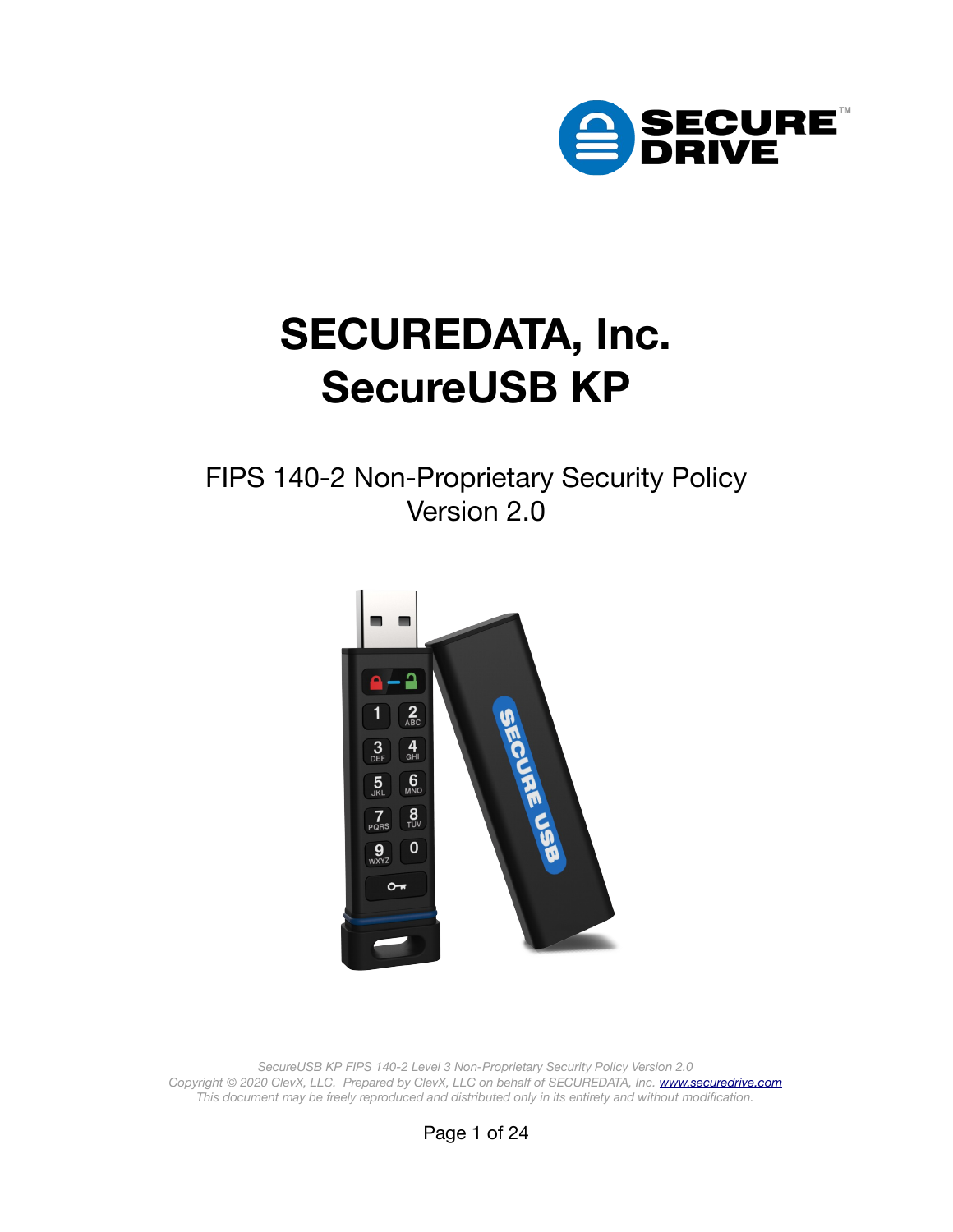

#### **Table of Contents**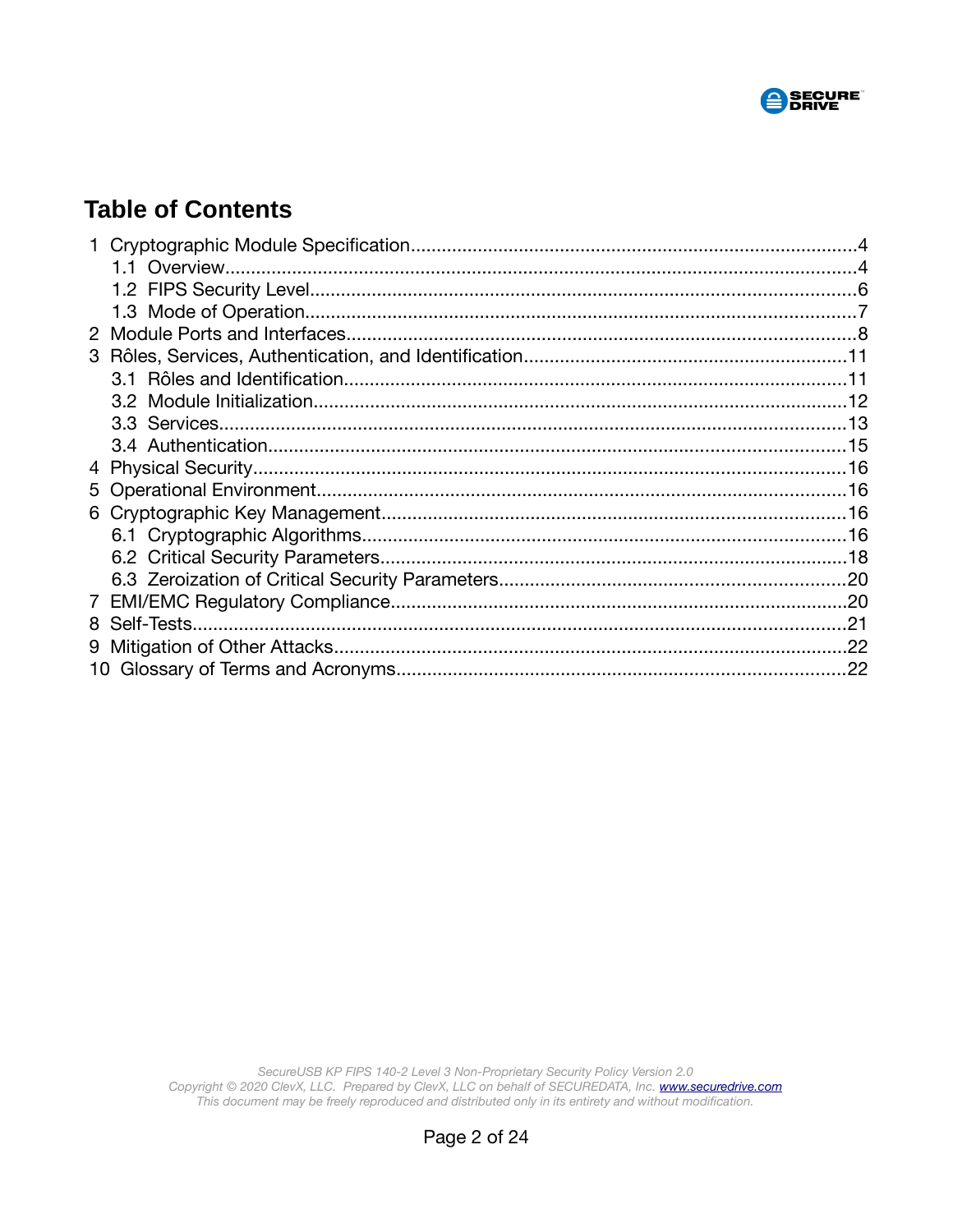

#### **List of Tables**

## **List of Figures**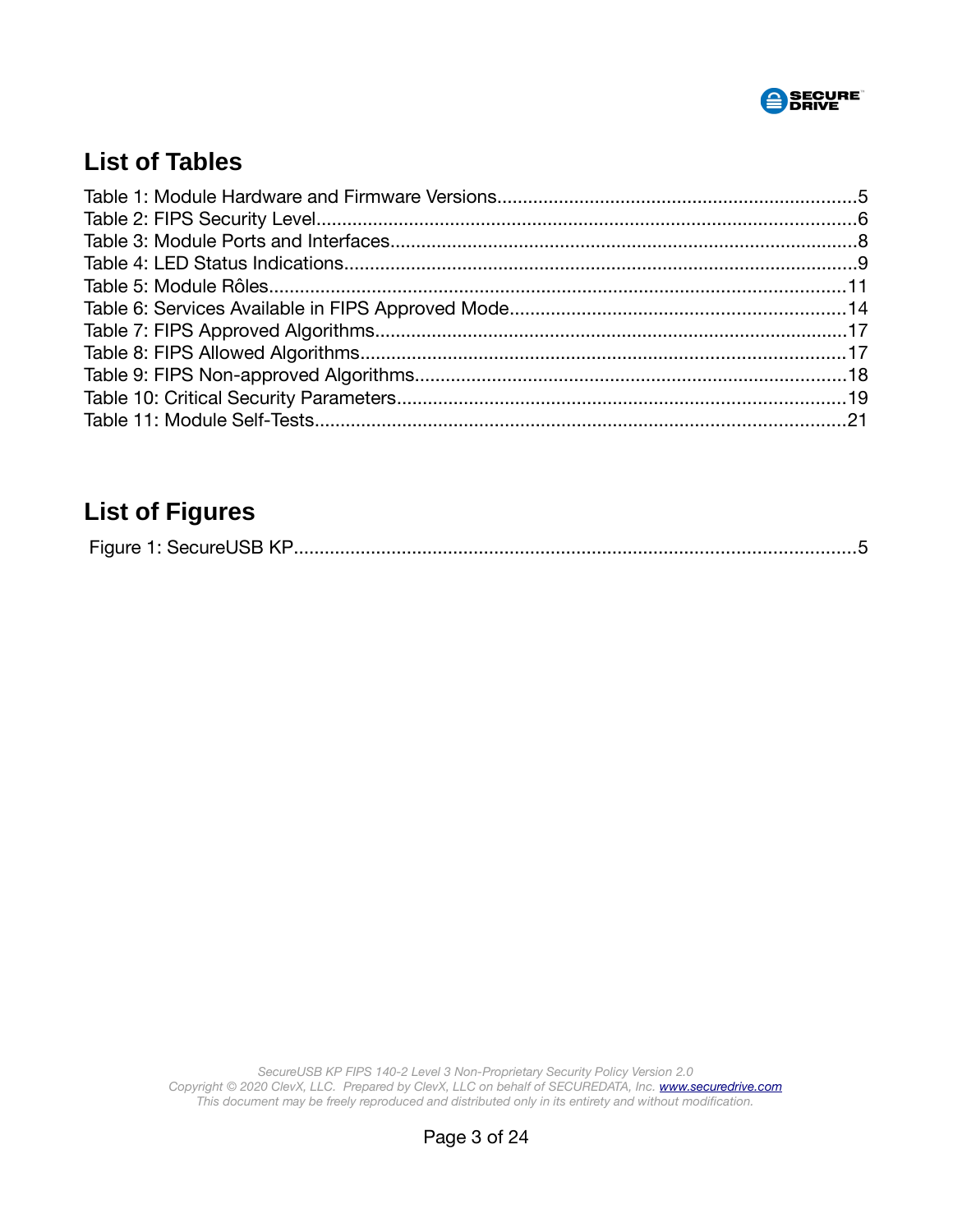

## <span id="page-3-1"></span> **1 Cryptographic Module Specification**

#### <span id="page-3-0"></span> **1.1 Overview**

The SECUREDATA, Inc. SecureUSB KP is a multi-chip, stand-alone, cryptographic module that provides hardware-encrypted storage of user data with a USB 3.0 interface. Access to encrypted data is authenticated with user input via the built-in keypad. User data is protected by 256-bit XTS-AES encryption that secures sensitive information from unauthorized disclosure in the event that the module is lost or stolen. The custom electronics within the module are encapsulated within an opaque, production grade epoxy. There is a non-replaceable battery within the module. The module's enclosure defines the cryptographic boundary<sup>[1](#page-3-2)</sup>.

The data encryption key (DEK) and other critical security parameters (CSPs) are generated by a NIST approved DRBG<sup>[2](#page-3-3)</sup> within the module when it is first used. The seed for the DRBG is also produced within the module from a hardware-based, entropy generator.

The user interface for the module is an alphanumeric keypad with eleven (11) buttons and three (3) status-indicator LEDs. The LEDs are each a different color, red green and blue, and in distinct locations. The keypad accepts the User or CO PIN/Password when creating new credentials and when authenticating to unlock the module. The LEDs provide status information while entering authentication credentials and using the module.

*SecureUSB KP FIPS 140-2 Level 3 Non-Proprietary Security Policy Version 2.0*

<span id="page-3-2"></span><sup>1</sup> Excluded components within the cryptographic boundary include passive electronic components, LEDs, and a rechargeable battery.

<span id="page-3-3"></span><sup>2</sup> *[SP 800-90Ar1 – Recommendation for Random Number Generation Using Determinstic Random Bit Generators](https://csrc.nist.gov/publications/detail/sp/800-90a/rev-1/final)*. NIST. (June 2015).

Copyright © 2020 ClevX, LLC. Prepared by ClevX, LLC on behalf of SECUREDATA, Inc. **[www.securedrive.com](https://www.securedrive.com/)** *This document may be freely reproduced and distributed only in its entirety and without modification.*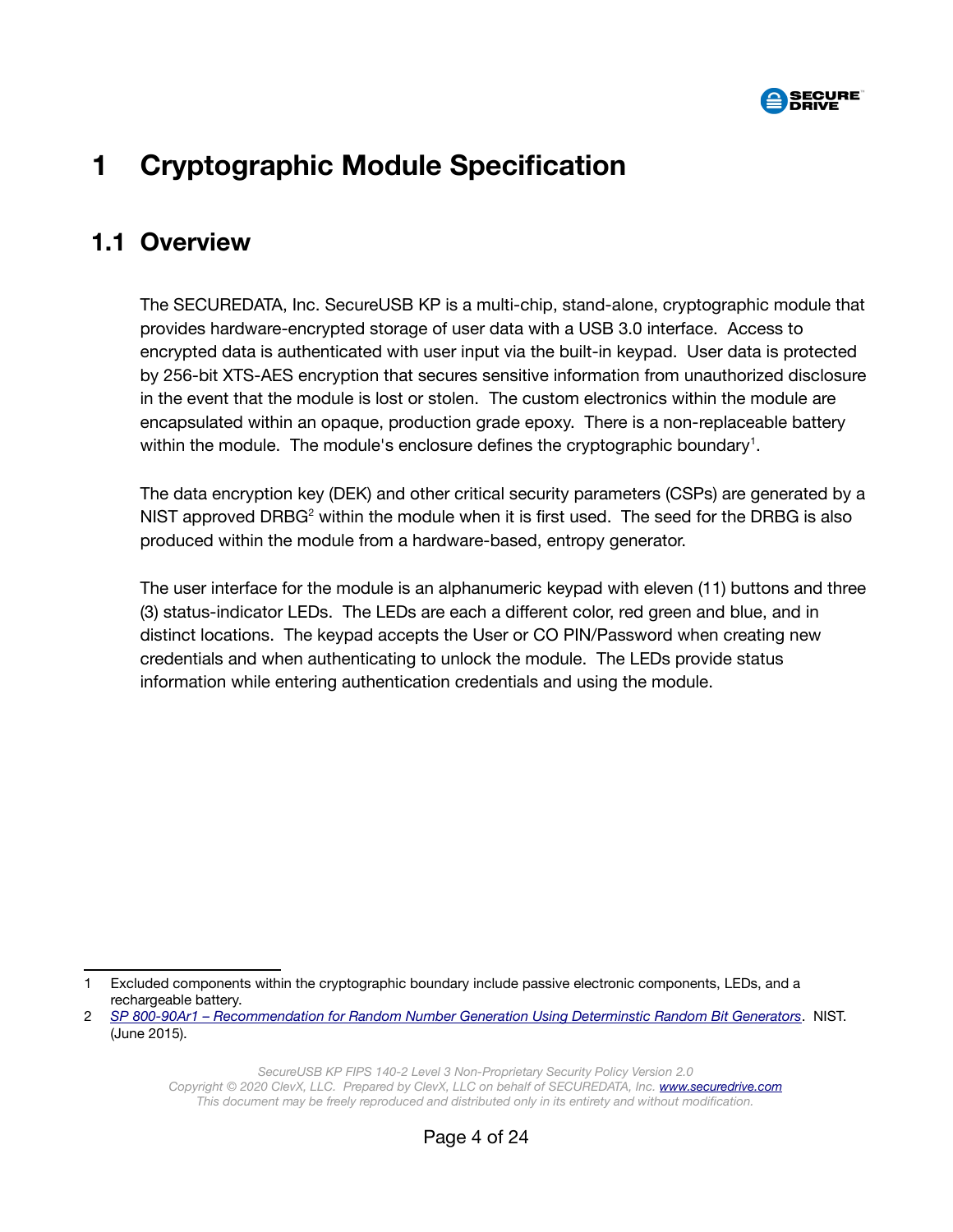



<span id="page-4-0"></span>*Figure 1: SecureUSB KP*

| <b>Hardware Part Numbers</b>                       | <b>Firmware Versions</b>                                                    |
|----------------------------------------------------|-----------------------------------------------------------------------------|
|                                                    | Each module has one each of<br>Firmware A and Firmware B.                   |
| $SU$ -KP-BL-4<br>$SU-KP-BL-8$<br>$SU$ -KP-BL-16    | <i>Firmware</i> A<br>V1.01.10                                               |
| $SU$ -KP-BL-32<br>$SU-KP-BL-64$<br>$SU$ -KP-BL-128 | <i>Firmware B</i><br>V1.11.1 or V1.12<br>(no security relevant differences) |
|                                                    |                                                                             |

#### *Table 1: Module Hardware and Firmware Versions*

*SecureUSB KP FIPS 140-2 Level 3 Non-Proprietary Security Policy Version 2.0 Copyright © 2020 ClevX, LLC. Prepared by ClevX, LLC on behalf of SECUREDATA, Inc. [www.securedrive.com](https://www.securedrive.com/) This document may be freely reproduced and distributed only in its entirety and without modification.*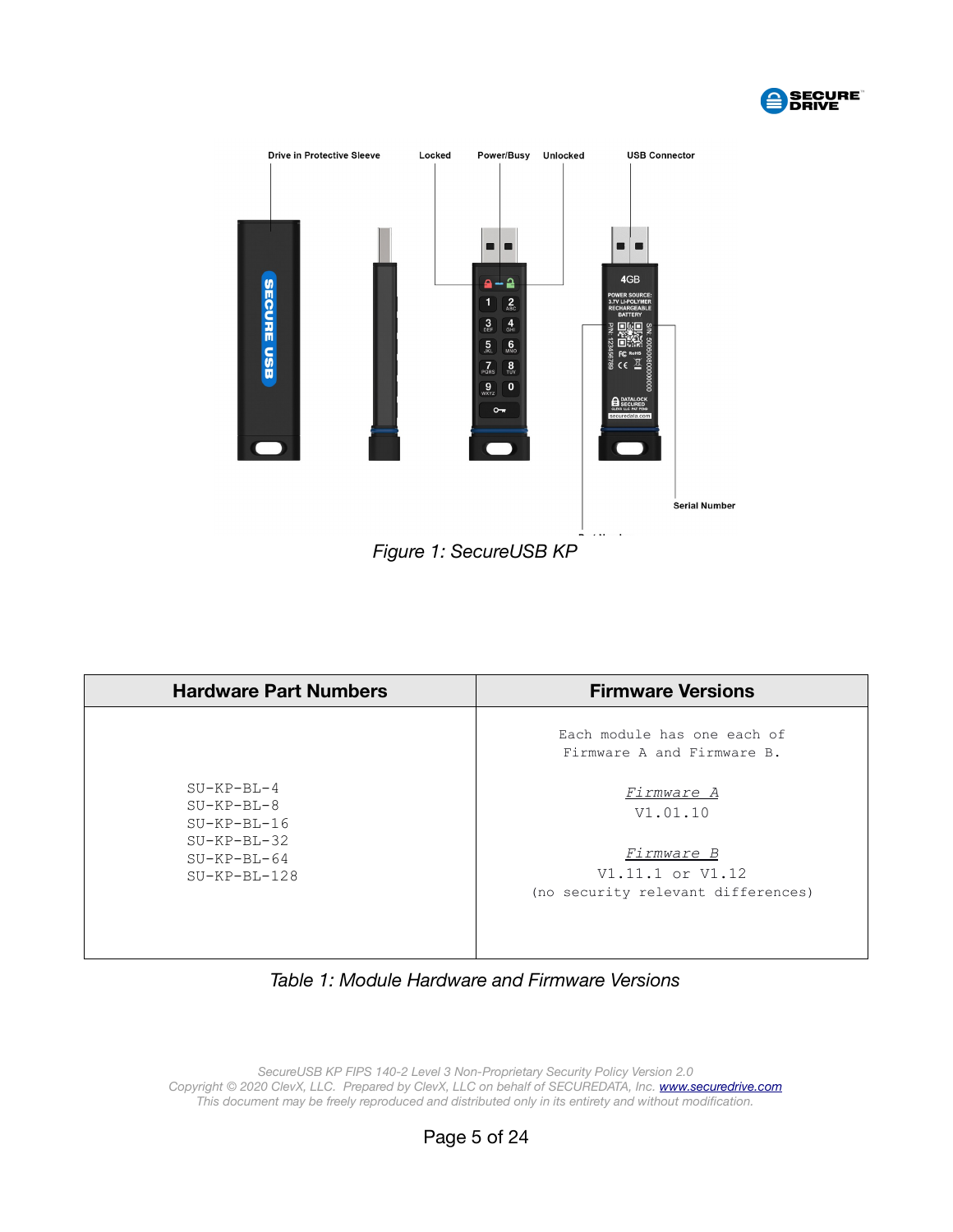

#### <span id="page-5-0"></span> **1.2 FIPS Security Level**

| <b>FIPS Area</b> | <b>FIPS Security Requirement</b>    | Level |
|------------------|-------------------------------------|-------|
|                  | Cryptographic Module Specification  | 3     |
| 2                | Module Ports and Interfaces         | 3     |
| 3                | Rôles, Services, and Authentication | 3     |
| 4                | Finite State Model                  | 3     |
| 5                | <b>Physical Security</b>            | 3     |
| 6                | <b>Operational Environment</b>      | n/a   |
| 7                | Cryptographic Key Management        | 3     |
| 8                | EMI/EMC                             | 3     |
| 9                | Self-Tests                          | 3     |
| 10               | Design Assurance                    | 3     |
| 11               | Mitigation of Other Attacks         | n/a   |

The module meets the overall requirements for FIPS 140-2<sup>[3](#page-5-1)</sup> Level 3.

*Table 2: FIPS Security Level*

<span id="page-5-1"></span>3 *[FIPS 140-2 – Security Requirements for Cryptographic Modules.](https://csrc.nist.gov/publications/detail/fips/140/2/final)* NIST. (December 2002).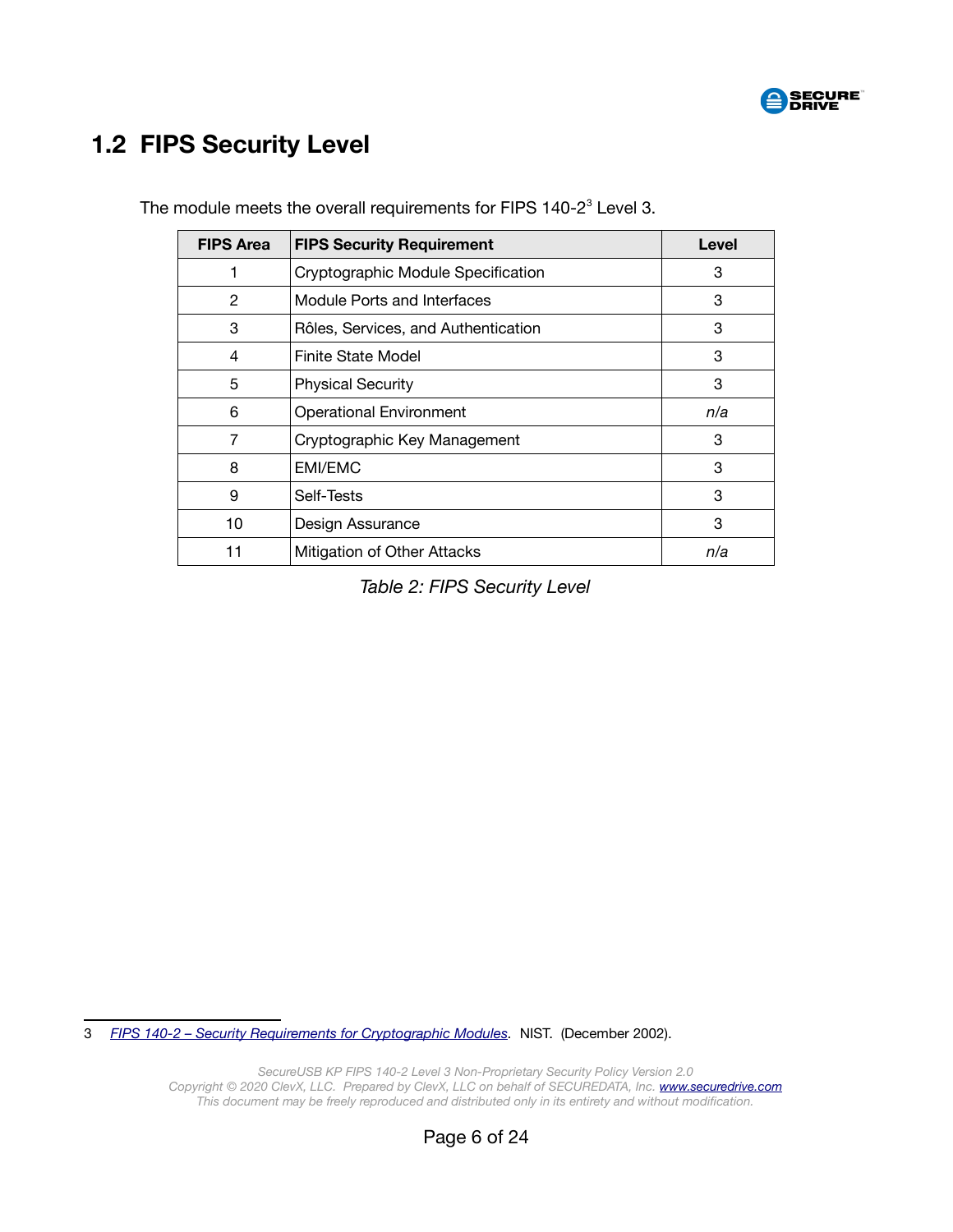

#### <span id="page-6-0"></span> **1.3 Mode of Operation**

The module operates only in a FIPS approved mode. This approved mode, where firmware integrity checks and KATs completed successfully, is identified by the three status-indicator LEDs blinking once simultaneously when the module is powered on.

To meet the requirements for FIPS 140-2 Level 3, the module enforces the following security rules:

- The cryptographic module provides two distinct operator rôles: User and Cryptographic Officer (CO).
- The cryptographic module provides identity-based authentication.
- When the module has not been placed in a valid rôle or is in an error state, the operator shall not have access to any cryptographic service.
- The operator is capable of commanding the module to perform self-tests at any time by cycling the power.
- Data output is inhibited during self-test, zeroization, key generation, and authentication.
- No CSPs are output from the module in any form.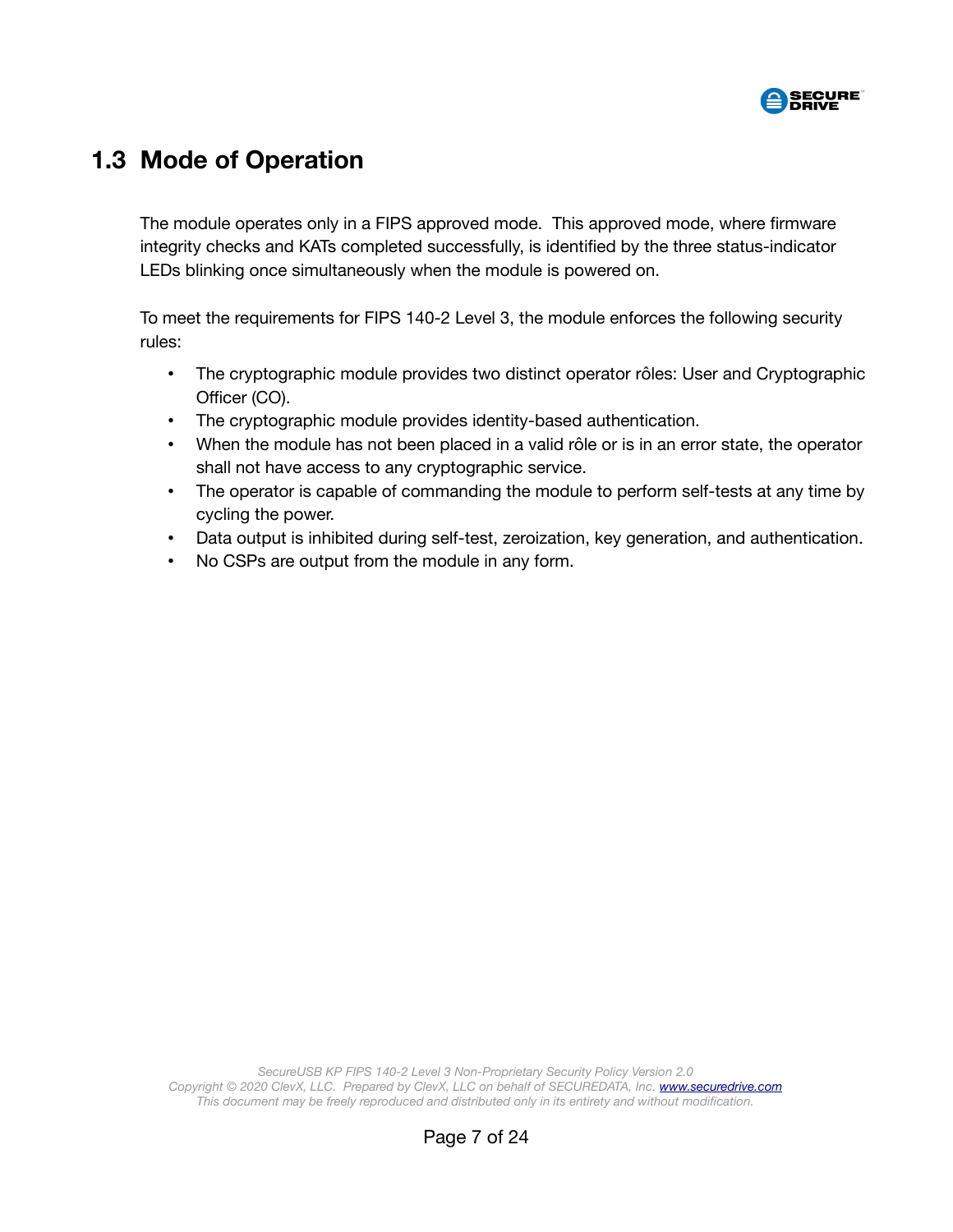

## <span id="page-7-0"></span> **2 Module Ports and Interfaces**

The cryptographic module exposes the following physical ports and logical interfaces:

| <b>Physical Port</b>                       | <b>Logical Interface</b>                                    | <b>Description</b>                                                                                                                                                                                                                         |  |  |
|--------------------------------------------|-------------------------------------------------------------|--------------------------------------------------------------------------------------------------------------------------------------------------------------------------------------------------------------------------------------------|--|--|
| <b>USB Data</b>                            | Data input<br>Data output<br>Control input<br>Status output | The USB Data port connects the module to the host<br>computer. It is used to exchange decrypted user data<br>as well as control and status information for the USB<br>protocol. When the drive is locked the USB interface is<br>disabled. |  |  |
| Alphanumeric<br>Data input<br>Keypad (0-9) |                                                             | The keypad with ten (10) alphanumeric labeled buttons<br>is connected to button inputs. The keypad is used to<br>enter User or CO PIN/Password.                                                                                            |  |  |
| <b>KEY button</b>                          | Control input                                               | The KEY button is connected to a button input. It is<br>used to awaken the module from low-power sleep and<br>to control UI flow including selection of the rôle.                                                                          |  |  |
| Red, green and<br>blue LEDs                | Status output                                               | Refer to Table 4 for details.                                                                                                                                                                                                              |  |  |
| USB Power                                  | <b>External power</b>                                       | The USB VBUS (+5VDC) charges the battery and<br>powers the module and embedded storage component.                                                                                                                                          |  |  |

*Table 3: Module Ports and Interfaces*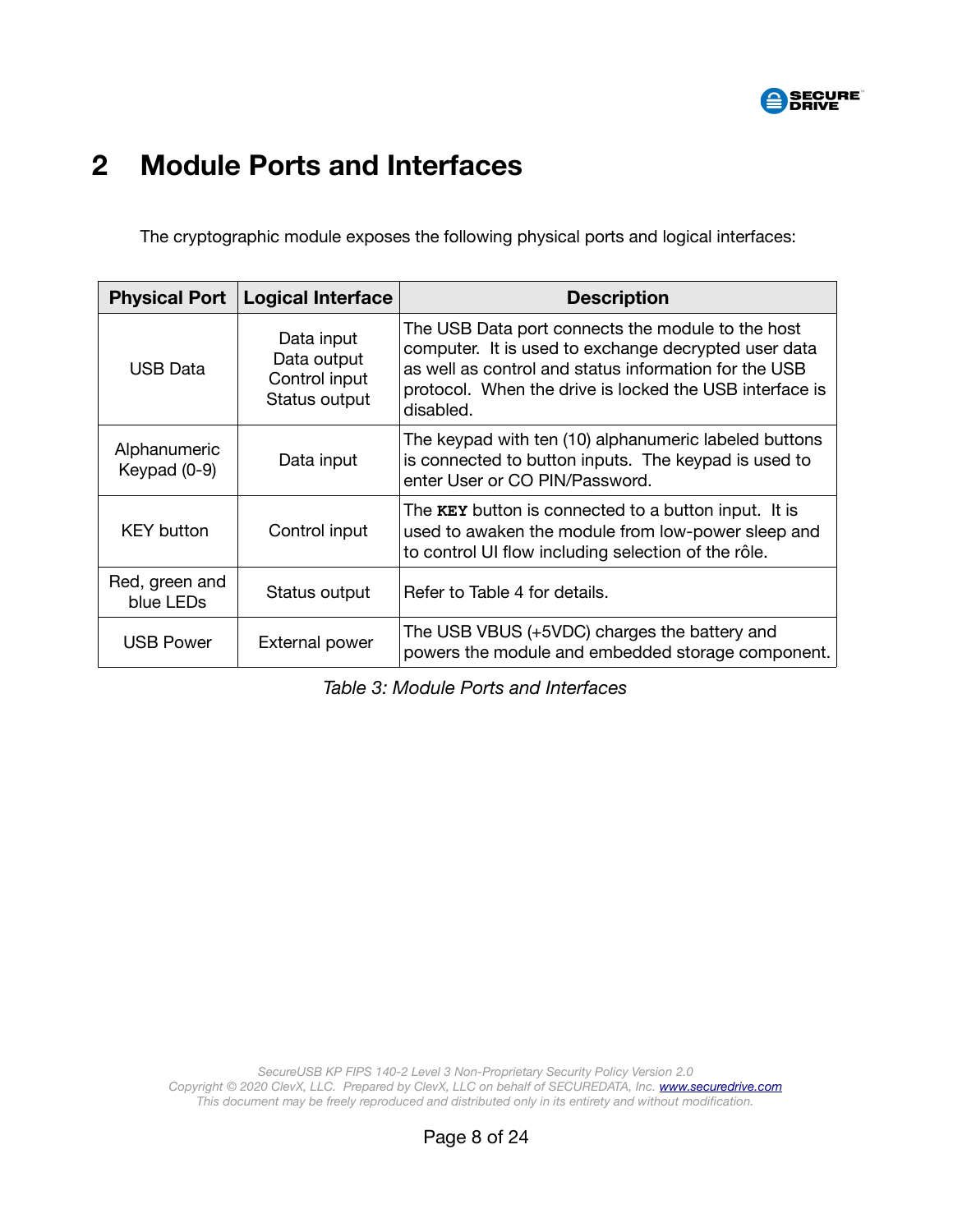

| <b>LED Behavior</b>                                                                                                                                  | <b>Module State</b>        | <b>Status Description</b>                                                                                                                                                                                               |
|------------------------------------------------------------------------------------------------------------------------------------------------------|----------------------------|-------------------------------------------------------------------------------------------------------------------------------------------------------------------------------------------------------------------------|
| All three LEDs blink once<br>simultaneously                                                                                                          | Connected to<br>USB power  | Module powered-on with all LEDs operational. Firmware integrity<br>tests and KATs have passed.                                                                                                                          |
| No LEDs illuminate on pressing the<br><b>KEY</b> button when the module is<br>powered off.                                                           | Disconnected               | The battery is most likely fully discharged in which case it must be<br>charged for at least one minute before powering on the module If the<br>module fails the firmware integrity test, the LEDs will not illuminate. |
| LEDs illuminate two times in circling<br>pattern, red then green then blue.<br>Red LED illuminates, fades out, and<br>then red illuminates steadily. | Failed                     | Module in error state.                                                                                                                                                                                                  |
| Red LED blinking                                                                                                                                     | Locked                     | Waiting for User PIN/Password to unlock                                                                                                                                                                                 |
| Red and blue LEDs blinking                                                                                                                           | Locked                     | Waiting for User PIN/Password to unlock. CO PIN/Password is set.                                                                                                                                                        |
| Red LED on solidly                                                                                                                                   | Locked                     | Module verifying User PIN/Password                                                                                                                                                                                      |
| Green LED on solidly                                                                                                                                 | Disconnected               | Unlocked and ready to connect to PC                                                                                                                                                                                     |
| Green LED on solidly and blue LED<br>blinking                                                                                                        | Connected                  | Unlocked, connected to PC via USB, and communicating or<br>transferring data                                                                                                                                            |
| Green and blue LEDs on solidly                                                                                                                       | Connected                  | Unlocked and connected to PC via USB                                                                                                                                                                                    |
| Green LED on with single blink every<br>2 seconds and blue LED blinking                                                                              | Connected                  | Unlocked, connected to PC via USB, and communicating or<br>transferring data. Drive configured in read-only mode                                                                                                        |
| Green LED on with single blink every<br>2 seconds and blue LEDs on solidly                                                                           | Connected                  | Unlocked and connected to PC via USB. Drive configured in read-<br>only mode.                                                                                                                                           |
| Red LED blinking and green LED on<br>solidly.                                                                                                        | UI                         | User authenticated and module configuration UI is active.                                                                                                                                                               |
| Red LED blinking and green LED<br>blinking quickly.                                                                                                  | UI                         | CO authenticated and module configuration UI is active.                                                                                                                                                                 |
| Red LED blinks very slowly.                                                                                                                          | Locked and<br>disconnected | Module is awake and there is neither User nor CO PIN/Password<br>defined after reset.                                                                                                                                   |
| Blue LED blinking                                                                                                                                    | Disconnected               | Ready to accept new User PIN/Password                                                                                                                                                                                   |
| Green LED blinking after entering<br>new User/CO PIN/Password                                                                                        | Disconnected               | Ready to accept new PIN/Password a second time as confirmation                                                                                                                                                          |
| Red and blue LEDs blinking                                                                                                                           | Disconnected               | Ready to accept new CO PIN/Password                                                                                                                                                                                     |
| Red and green LEDs blinking                                                                                                                          | Locked                     | Waiting for CO PIN to unlock. User PIN/Password is set.                                                                                                                                                                 |
| Blue LED blinking                                                                                                                                    | Locked                     | No User PIN/Password                                                                                                                                                                                                    |
| Red and green LEDs blinking<br>alternately                                                                                                           | Disconnected               | Factory reset initiated. Module waiting for confirmation code.                                                                                                                                                          |
| Red LED illuminates and then fades<br>out and then illuminates solidly                                                                               | Disconnected               | Module locked and disconnected                                                                                                                                                                                          |
| Red LED illuminated. Blue LED<br>blinking slowly.                                                                                                    | Locked                     | Battery charging                                                                                                                                                                                                        |

#### <span id="page-8-0"></span>*Table 4: LED Status Indications*

*SecureUSB KP FIPS 140-2 Level 3 Non-Proprietary Security Policy Version 2.0* Copyright © 2020 ClevX, LLC. Prepared by ClevX, LLC on behalf of SECUREDATA, Inc. **[www.securedrive.com](https://www.securedrive.com/)** 

*This document may be freely reproduced and distributed only in its entirety and without modification.*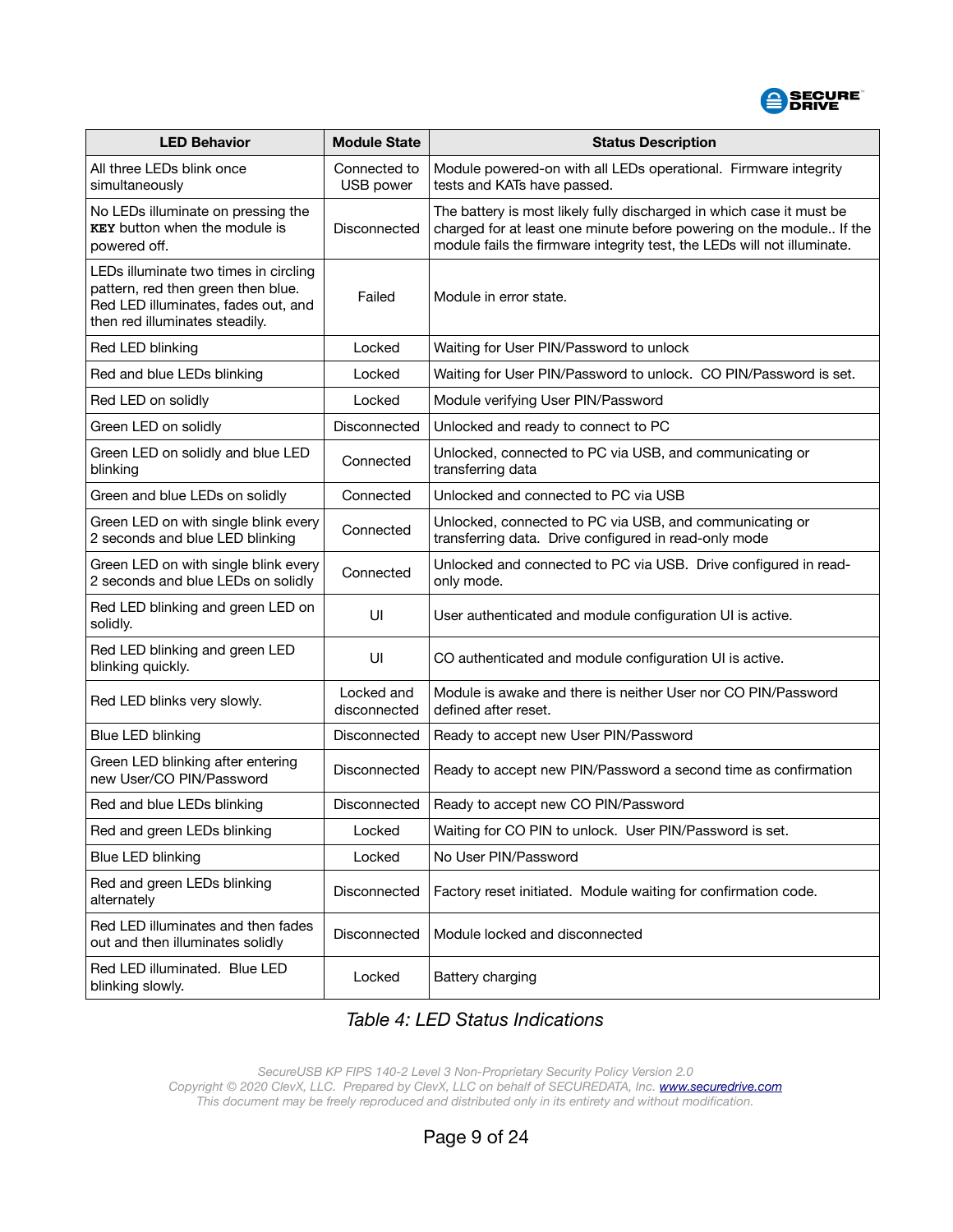

To verify that the module is in good working order, power it on by connecting it to a USB power source. The three status indicator LEDs will blink once, simultaneously, indicating that firmware integrity tests and KATs have passed successfully.

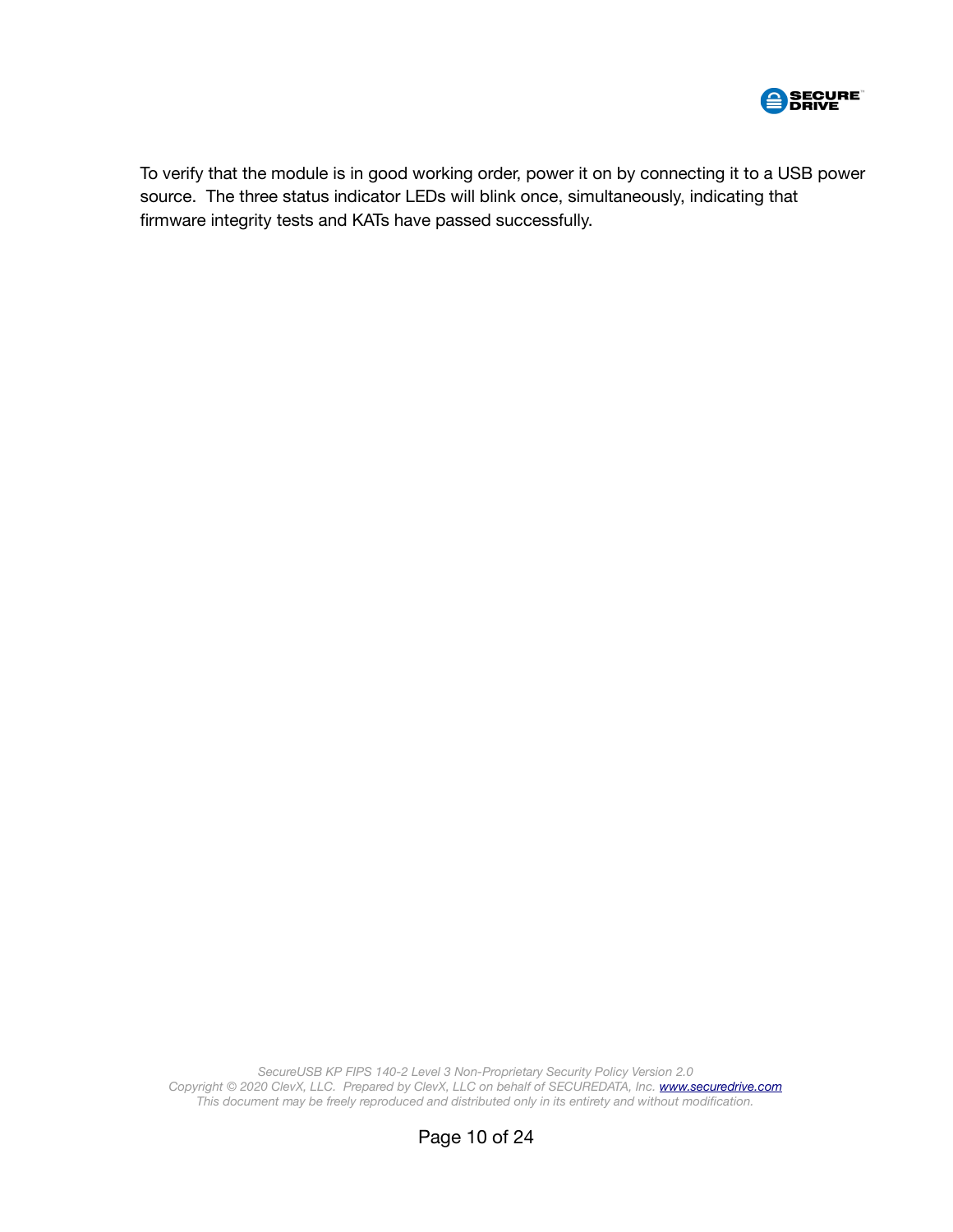

# <span id="page-10-1"></span> **3 Rôles, Services, Authentication, and Identification**

#### <span id="page-10-0"></span> **3.1 Rôles and Identification**

The module implements level 3, identity-based authentication with two distinct identities, one User identity and one Crypto-Officer identity.

| <b>Identity</b>                                                                    | <b>Identification</b>                               | <b>Authentication Data</b> | <b>Description</b>                            |
|------------------------------------------------------------------------------------|-----------------------------------------------------|----------------------------|-----------------------------------------------|
| User <sup>4</sup>                                                                  | Identifies as User by<br>pressing <b>KEY</b> button | 7-15 digit PIN/Password    | User has full access to all<br>User services. |
| Identifies as CO by<br>pressing 1 button and<br><sub>CO</sub><br><b>KEY button</b> |                                                     | 7-15 digit PIN/Password    | CO has full access to all CO<br>services.     |

*Table 5: Module Rôles*

<span id="page-10-2"></span>4 In the case where the User PIN is defined but no CO PIN is defined, the User identity behaves as a combined User/CO identity.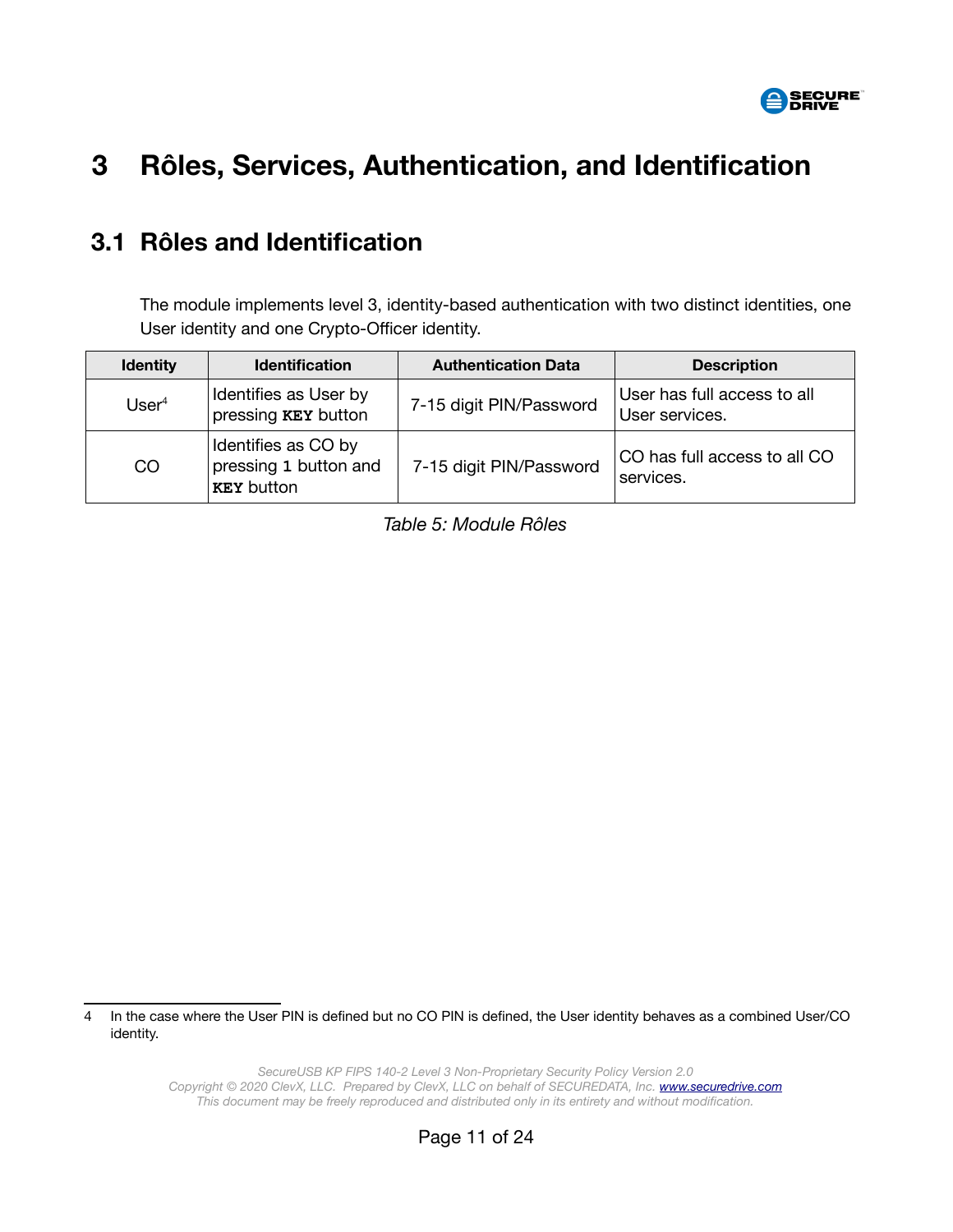

#### <span id="page-11-0"></span> **3.2 Module Initialization**

A new module comes from the factory initialized with a default User PIN/Password of **11223344**. This factory default password must be changed before storing confidential data on the module<sup>[5](#page-11-1)</sup>. No CO PIN/Password is defined for a factory initialized module. In the factory initialized configuration, the module is ready for operation in a FIPS approved mode.

If the module is zeroized, there will be neither a User PIN/Password nor a CO PIN/Password defined and there will be no DEK. The module must be initialized before it will operate in an approved mode. From this state, either a User or a CO PIN/Password may be defined first.

<span id="page-11-1"></span><sup>5</sup> Per FIPS 140-2 §4.3.3, the default password does not meet the strength of the authentication requirement because it may be guessed in one attempt.

*SecureUSB KP FIPS 140-2 Level 3 Non-Proprietary Security Policy Version 2.0 Copyright © 2020 ClevX, LLC. Prepared by ClevX, LLC on behalf of SECUREDATA, Inc. [www.securedrive.com](https://www.securedrive.com/) This document may be freely reproduced and distributed only in its entirety and without modification.*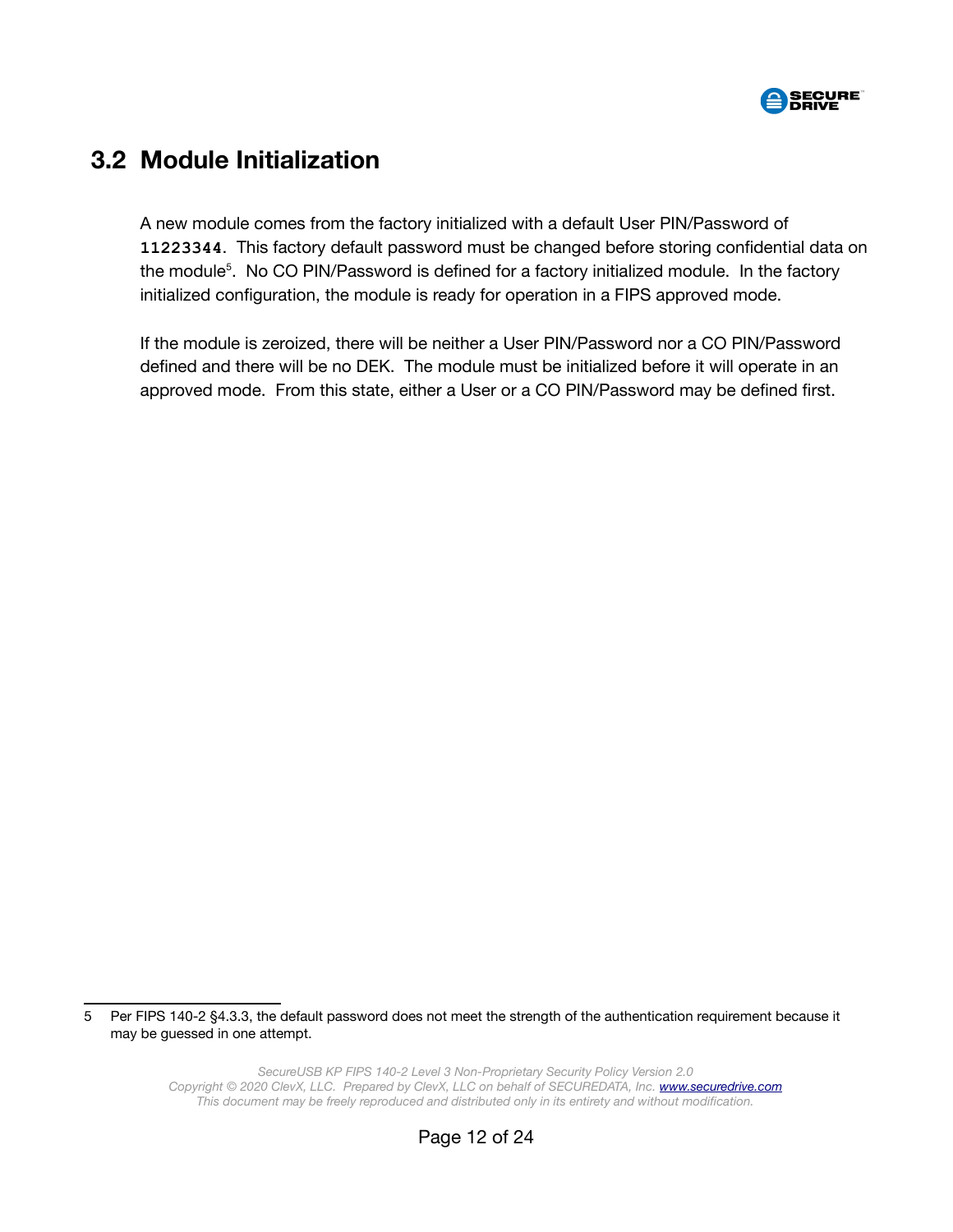

#### <span id="page-12-0"></span> **3.3 Services**

| <b>Identity</b> | <b>Service</b>                                                      | <b>CSP Access</b>                                                                                                                                      |  |
|-----------------|---------------------------------------------------------------------|--------------------------------------------------------------------------------------------------------------------------------------------------------|--|
|                 | Set CO PIN/Password                                                 | Read, Execute, and Write<br>Change CO PIN/Password, CO salt, and CO KEK.<br>Create DEK using CTR-DRBG state (seed, V, key) if one<br>is not defined.   |  |
|                 | Set User PIN/Password                                               | Read, Execute, and Write<br>Change User PIN/Password, User salt, and User KEK.                                                                         |  |
|                 | Zeroize User PIN/Password                                           | Zeroize<br>Zeroize User salt and User KEK.                                                                                                             |  |
| CO              | Erase private partition data                                        | Read, Execute, and Write<br>Change CO salt and CO KEK. Create DEK using CTR-<br>DRBG state (seed, V, key).<br>Zeroize<br>Zeroize User salt and KEK.    |  |
|                 | Open private partition for<br>read/write access to user data        | <b>Read and Execute</b><br>Read CO salt and CO KEK. Unobfuscate DEK.                                                                                   |  |
|                 | Lock private partition to prevent<br>read/write access to user data | Zeroize<br>Zeroize DEK in RAM.                                                                                                                         |  |
|                 | Read or write private partition<br>with user data                   | Read and Execute<br>Use DEK to encrypt and decrypt user data.                                                                                          |  |
|                 | Configure idle timeout lock                                         | None                                                                                                                                                   |  |
|                 | Set CO PIN/Password when none<br>exists                             | Read, Execute, and Write<br>Change CO PIN/Password, CO salt, and CO KEK.                                                                               |  |
|                 | Set User PIN/Password                                               | Read, Use, and Write<br>Change User PIN/Password, User salt, and User KEK.<br>Create DEK using CTR-DRBG state (seed, V, key) if one<br>is not defined. |  |
| User            | Open private partition for<br>read/write access to user data        | <b>Read and Execute</b><br>Read CO salt and CO KEK. Unobfuscate DEK.                                                                                   |  |
|                 | Lock private partition to prevent<br>read/write access to user data | Zeroize<br>Zeroize DEK in RAM.                                                                                                                         |  |
|                 | Read or write private partition<br>with user data                   | Read and Execute<br>Use DEK to encrypt and decrypt user data.                                                                                          |  |
|                 | Configure idle timeout lock                                         | None                                                                                                                                                   |  |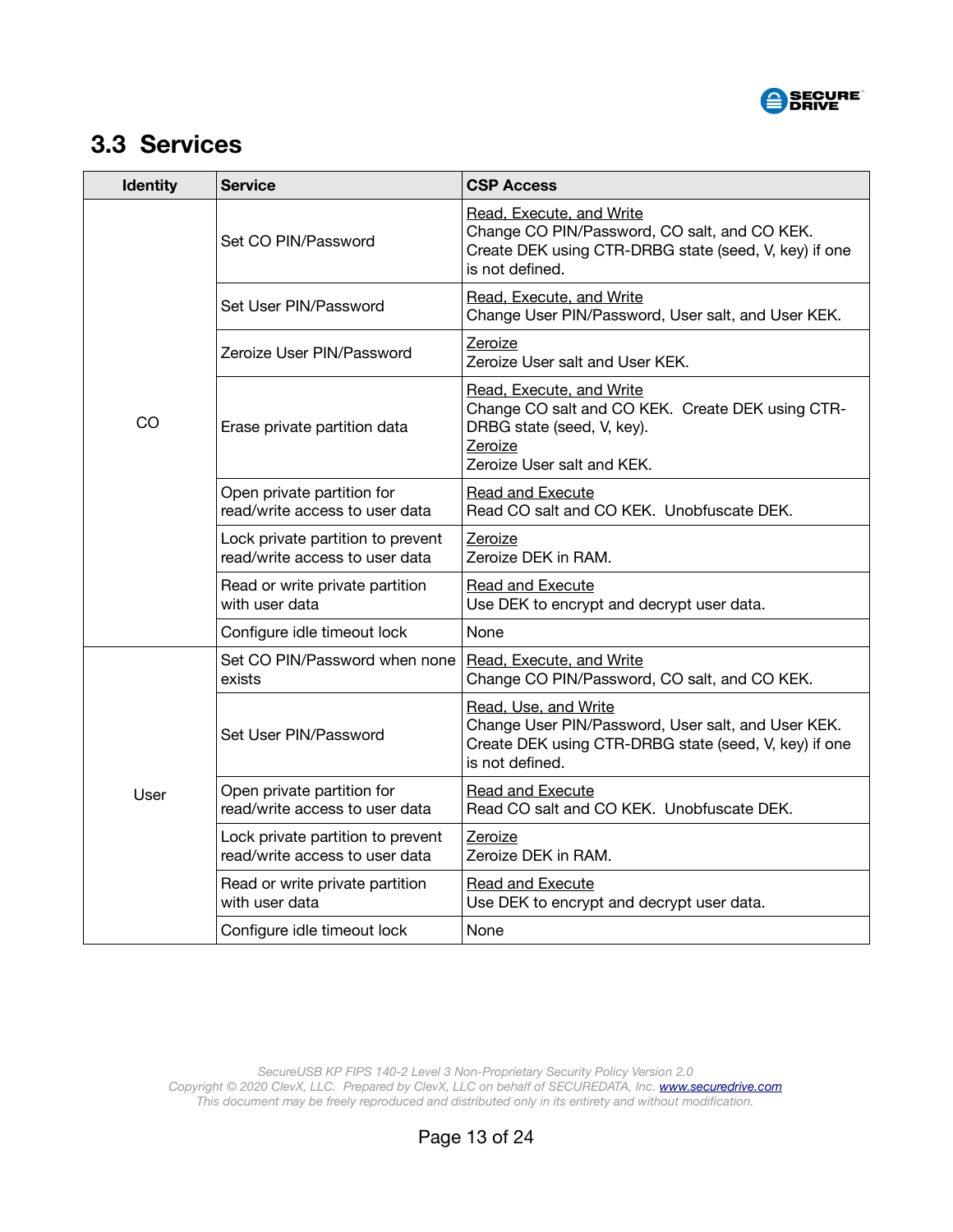

| <b>Identity</b><br><b>Service</b> |                                                                    | <b>CSP Access</b>                                                   |  |
|-----------------------------------|--------------------------------------------------------------------|---------------------------------------------------------------------|--|
|                                   | Show locked/unlocked status                                        | None                                                                |  |
|                                   | Show whether or not drive is<br>initialized                        | Read and Execute<br>Verify validity of either User salt or CO salt. |  |
| Unauthenticated                   | Show whether or not User<br>PIN/Password is defined                | Read and Execute<br>Verify validity of User salt.                   |  |
|                                   | Show whether or not CO<br>PIN/Password is defined                  | Read and Execute<br>Verify validity of CO salt.                     |  |
|                                   | Run self-tests                                                     | None                                                                |  |
|                                   | Factory reset (zeroize) module<br>and erase private partition data | Zeroize<br>Zeroize all CSPs.                                        |  |

*Table 6: Services Available in FIPS Approved Mode*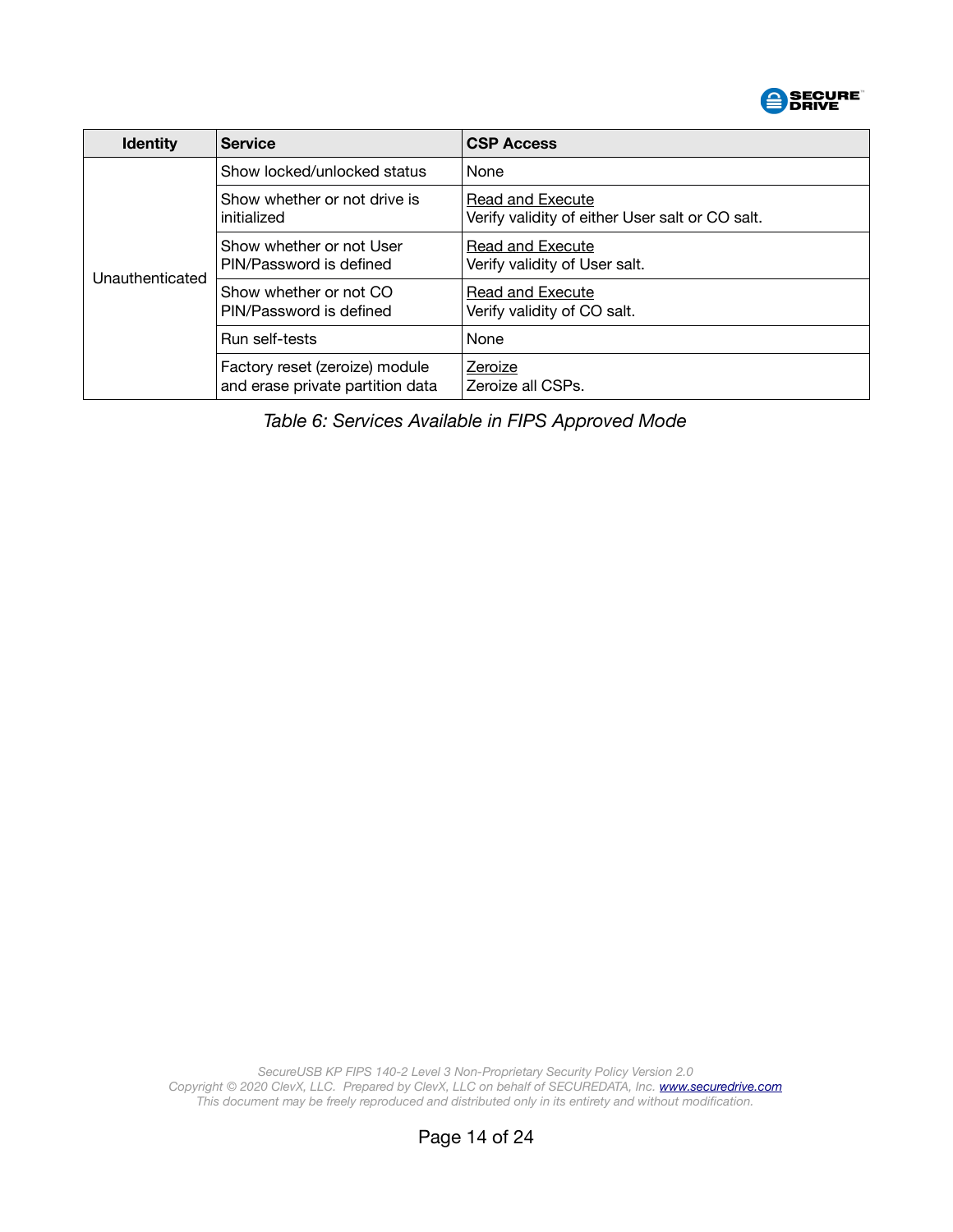

#### <span id="page-14-0"></span> **3.4 Authentication**

The Crypto Officer and User rôles authenticate via the module's keypad interface. The module does not output CO or User authentication data outside of the cryptographic boundary.

The PIN/Password, from either the User or the CO, is an input to PBKDFv2 that produces the Key Encryption Key (KEK) for that rôle. The KEK is used by the non-approved cryptographic Synthetic Initialization Vector<sup>[6](#page-14-1)</sup> (SIV) algorithm to obfuscate the DEK. SIV is constructed using AES CTR (Cert. #C 78) and AES CMAC (Cert. #C 78). Unobfuscating the DEK requires the same PIN/Password that was given to PBKDFv2 when the DEK was obfuscated.

The authentication strength for the module is determined by the PIN/Password. The PIN/Password is composed of a sequence of decimal digits 0-9, as marked on the keypad buttons, selected by the User or CO. Most of the buttons also bear alphabetic letters (see [Figure 1\)](#page-4-0). The minimum PIN/Password length is seven (7) digits. The maximum PIN/Password length is 15 digits. The probability of a successful, random guess of a minimum length PIN/Password is approximately  $10^{-7}$  $10^{-7}$  $10^{-7}$  or 1 chance in 10,000,000<sup>7</sup>.

The module protects against brute-force attempts to guess a rôle's PIN/Password by permitting no more than ten (10) consecutive incorrect guesses before locking out that rôle. Incorrect PIN/Password attempts are counted independently for each rôle. The probability of an attacker correctly guessing a PIN/Password in any time period<sup>[8](#page-14-3)</sup>, such as a one-minute interval, is  $10^{-6}$  or 1 chance in 1,000,000.

<span id="page-14-1"></span><sup>6</sup> [Harkins, D.](https://tools.ietf.org/html/rfc5297) *[Synthetic Initialization Vector \(SIV\) Authenticated Encryption Using the Advanced Encryption Standard \(AES\)](https://tools.ietf.org/html/rfc5297)*. IETF. (October 2008)

<span id="page-14-2"></span><sup>7</sup> Sequential and repeating PINs are not allowed. For example, the module will reject a PIN of 1-2-3-4-5-6-7 or 6-5-4-3-2- 1-0. Attempts to create such a PIN will cause the module to indicate an error. There are 270 such combinations.

<span id="page-14-3"></span><sup>8</sup> The FIPS 140-2 standard stipulates that "*For multiple attempts to use the authentication mechanism during a one-minute period, the probability shall be less than one in 100,000 (10-5) that a random attempt will succeed or a false acceptance will occur. "* In this product, a single successful attempt to guess a PIN/Password has a probability one in 10,000,000 (10 $^7$ ). Ten guesses has a probability of one in 1,000,000 (10 $*10^{-7}$  or 10 $^6$ ) of success. The standard requires that the probability of a successful guess be less than one in 100,000  $(10^{-5})$  in a one-minute period. The authentication mechanism of this module is better than the standard requires, over any time interval—including a one-minute period. A probability of one in 1,000,000 (10 $\textdegree{}$ ) is less likely than one in 100,000 (10 $\textdegree{}$ ).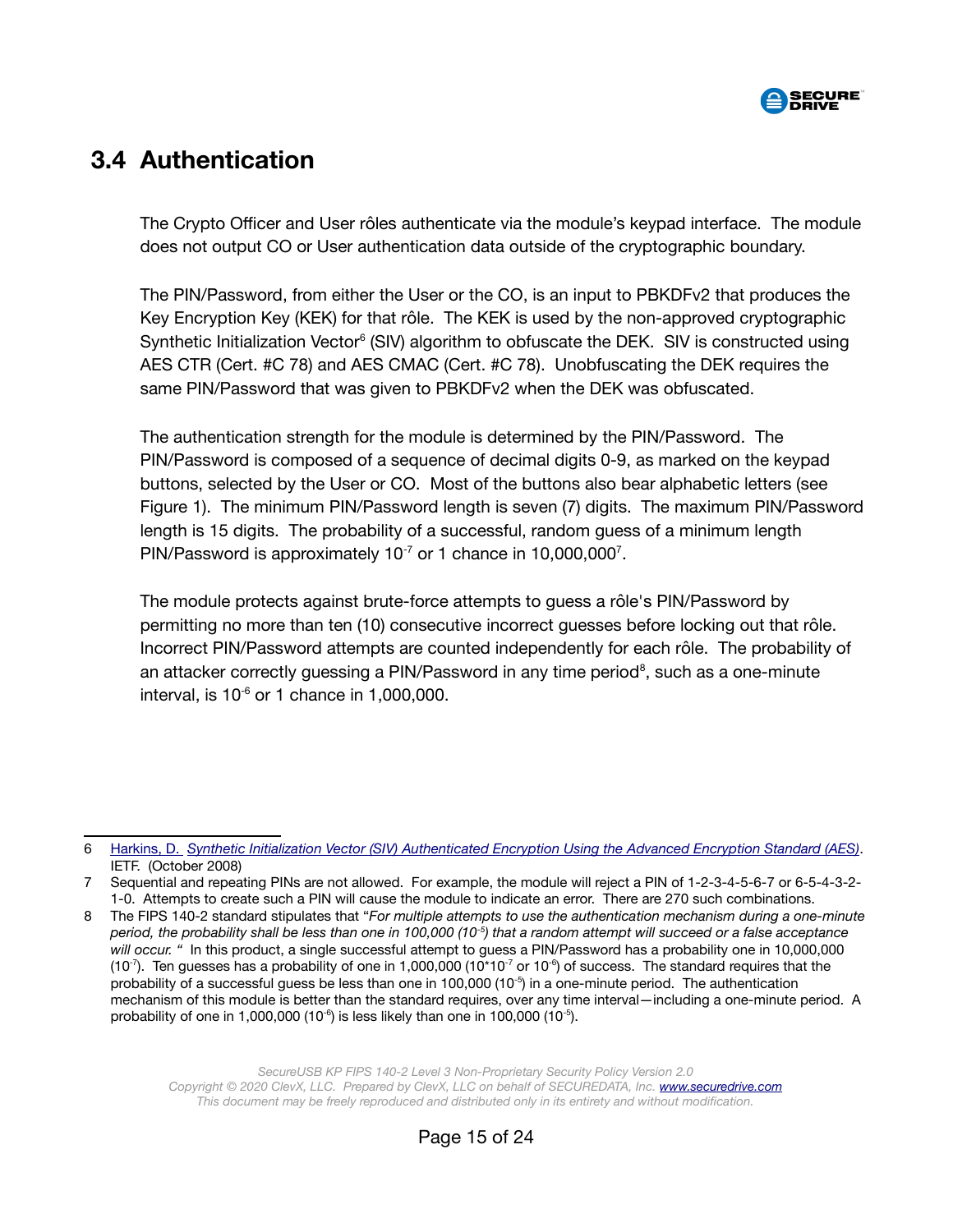

## <span id="page-15-3"></span> **4 Physical Security**

The multi-chip standalone cryptographic module includes the following physical security mechanisms, conforming to FIPS 140-2 Level 3 requirements:

- 1. Production grade components
- 2. Hard, opaque, tamper-evident enclosure with embedded, hard epoxy covering all security relevant components. Epoxy hardness was tested at ambient temperature meaning that no assurance is provided for Level 3 hardness conformance at any other temperature.
- 3. Memory protection enabled to prevent read-out of firmware, RAM, or NVRAM

The operator is responsible for inspecting the module on each use for evidence of tampering. If the module is physically compromised it is no longer guaranteed to provide FIPS protections and should be replaced.

## <span id="page-15-2"></span> **5 Operational Environment**

<span id="page-15-1"></span><span id="page-15-0"></span>The FIPS 140-2 Operational Environment (Area 6) requirements for the module are not applicable because the device does not contain a modifiable operational environment.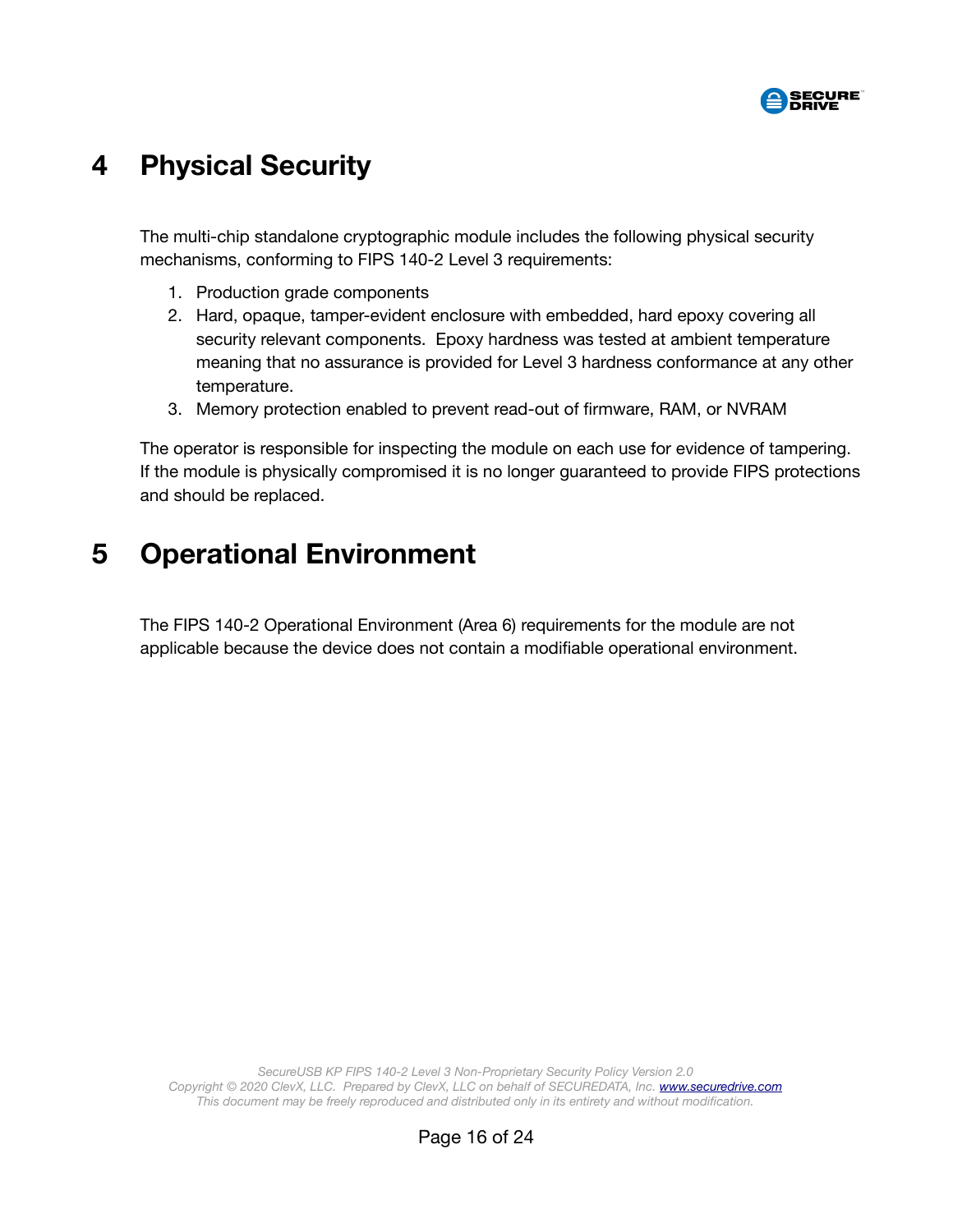

# **6 Cryptographic Key Management**

## **6.1 Cryptographic Algorithm[s](#page-16-0)**

| <b>Algorithm</b>    | <b>Modes</b>               | <b>Key Sizes</b>               | <b>Reference</b>                                        | <b>CAVP</b><br>Cert. | Use                                                                                                                                                                                                                                                        |
|---------------------|----------------------------|--------------------------------|---------------------------------------------------------|----------------------|------------------------------------------------------------------------------------------------------------------------------------------------------------------------------------------------------------------------------------------------------------|
| <b>AES</b>          | XTS <sup>9</sup>           | 256                            | NIST SP 800-38E <sup>10</sup>                           | AES 5942             | Encryption of user data within storage application<br>only                                                                                                                                                                                                 |
| <b>AES</b>          | ECB<br><b>CMAC</b><br>CTR. | 128<br>256<br>(ECB & CTR only) | FIPS 197 <sup>11</sup><br>NIST SP 800-38A <sup>12</sup> | C 78                 | Block cipher basis of CTR-DRBG and algorithmic<br>basis for SIV                                                                                                                                                                                            |
| <b>CKG</b>          |                            | 256                            | NIST SP-800-13313                                       | Vendor<br>Affirmed   | The unmodified output of the DRBG is used for<br>generating symmetric keys                                                                                                                                                                                 |
| <b>DRBG</b>         | AES-CTR                    | 256                            | NIST SP 800-90A <sup>14</sup>                           | C 78                 | Random number generator for encryption keys and<br>salts                                                                                                                                                                                                   |
| <b>HMAC</b>         | HMAC-<br>SHA-1             | 160                            | FIPS 198-1 <sup>15</sup>                                | C 78                 | Algorithmic basis of PBKDFv2                                                                                                                                                                                                                               |
| PBKDF <sub>v2</sub> | HMAC-<br>SHA-1             |                                | NIST SP 800-132 <sup>16</sup>                           | Vendor<br>Affirmed   | KEK generation. Password is the same as the<br>User/CO PIN/Password with a minimum length of 7<br>digits 0-9. Algorithm conforms to FIPS 140-2<br>Implementation Guidance (IG) D.6: the module<br>supports option 2a as documented in SP 800-132 §<br>5.4. |
| <b>SHS</b>          | SHA-1                      |                                | FIPS 180-4 <sup>17</sup>                                | C 78                 | Algorithmic basis of HMAC-SHA1                                                                                                                                                                                                                             |

*Table 7: FIPS Approved Algorithms*

<sup>9</sup> ECB modes is included in the CAVS certificate, but is used by no services in the module.

<sup>10</sup> *[SP 800-38E – Recommendation for Block Cipher Modes of Operation: the XTS-AES Mode for Confidentiality on Storage](https://csrc.nist.gov/publications/detail/sp/800-38e/final)*  **Devices. NIST. (January 2010).** 

<span id="page-16-0"></span><sup>11</sup> *[FIPS 197 – Advanced Encryption Standard \(AES\).](https://csrc.nist.gov/publications/detail/fips/197/final)* NIST. (November 2001).

<sup>12</sup> *[SP 800-38A – Recommendation for Block Cipher Modes of Operation: Methods and Techniques](https://csrc.nist.gov/publications/detail/sp/800-38a/final).* NIST. (December 2001).

<sup>13</sup> *[SP 800-133 – Recommendation for Cryptographic Key Generation.](https://csrc.nist.gov/publications/detail/sp/800-133/final)* NIST. (December 2012).

<sup>14</sup> *[SP 800-90Ar1 – Recommendation for Random Number Generation Using Determinstic Random Bit Generators](https://csrc.nist.gov/publications/detail/sp/800-90a/rev-1/final).* NIST. (June 2015).

<span id="page-16-1"></span><sup>15</sup> *[FIPS 198-1 – The Keyed-Hash Message Authentication Code \(HMAC\).](https://csrc.nist.gov/publications/detail/fips/198/1/final)* NIST. (July 2008).

<sup>16</sup> *[SP 800-132](https://csrc.nist.gov/publications/detail/sp/800-132/final) [–](https://csrc.nist.gov/publications/detail/sp/800-90a/rev-1/final) [Recommendation for Password-Based Key Derivation: Part 1: Storage Applications](https://csrc.nist.gov/publications/detail/sp/800-132/final).* NIST. (December 2010).

<span id="page-16-2"></span><sup>17</sup> *[FIPS 180-4 – Secure Hash Standard \(SHS\)](https://csrc.nist.gov/publications/detail/fips/180/4/final).* NIST. (August 2015).

*SecureUSB KP FIPS 140-2 Level 3 Non-Proprietary Security Policy Version 2.0*

*Copyright © 2020 ClevX, LLC. Prepared by ClevX, LLC on behalf of SECUREDATA, Inc. [www.securedrive.com](https://www.securedrive.com/) This document may be freely reproduced and distributed only in its entirety and without modification.*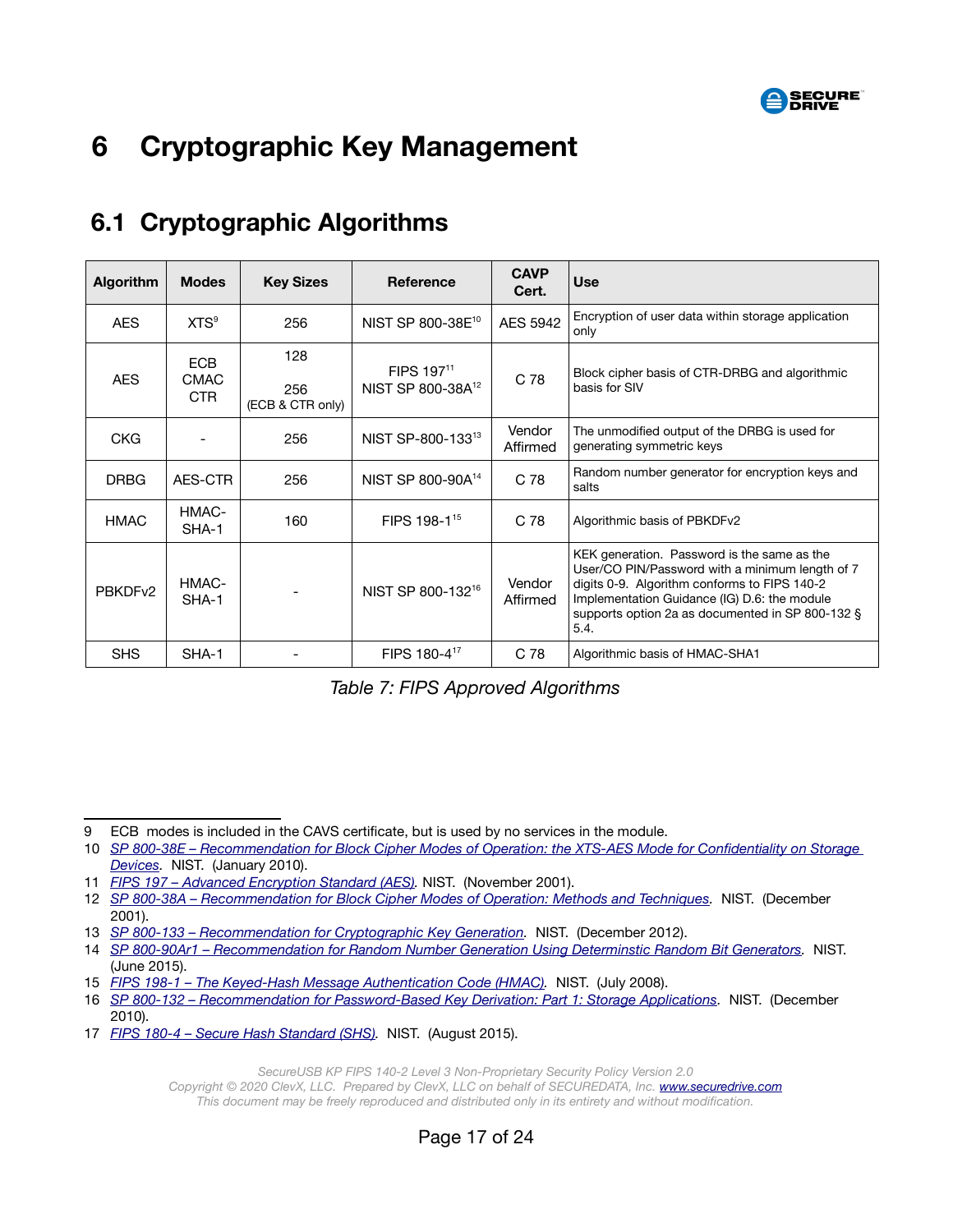

| <b>Algorithm</b>                              | <b>Strength</b>                                                                                                                                                                                                                                                                                                                                                     | <b>Use</b>                                                                                                                                  |
|-----------------------------------------------|---------------------------------------------------------------------------------------------------------------------------------------------------------------------------------------------------------------------------------------------------------------------------------------------------------------------------------------------------------------------|---------------------------------------------------------------------------------------------------------------------------------------------|
| <b>NDRNG</b>                                  | Module generates cryptographic keys with a<br>minimum security strength of 256 bits.                                                                                                                                                                                                                                                                                | Entropy source for seed to CTR-DRBG                                                                                                         |
| SIV <sup>18</sup><br>(no security<br>claimed) | Per FIPS 140-2 IG §1.23, SIV is a non-approved<br>cryptographic algorithm. It is allowed in FIPS<br>approved mode because it is not a security<br>function. "Cryptographic keys and CSPs<br>encrypted using a non-approved algorithm or<br>proprietary algorithm or method are considered in<br>plaintext form, within the scope of this standard<br>[FIPS 140-2]." | SIV uses the CO KEK and User KEK, derived from the<br>CO or User PIN/Password with KBKDFv2, to<br>obfuscate and unobfuscate the stored DEK. |

*Table 8: FIPS Allowed Algorithms*

#### <span id="page-17-0"></span> **6.2 Critical Security Parameters**

The module does not output or establish CSPs--either by key agreement or key transport. The only CSPs entered into the module are plaintext PIN/Passwords via the keypad. KEKs are derived using PBKDFv2<sup>[19](#page-17-2)</sup> and are only used as part of the module's data storage application.

<span id="page-17-1"></span><sup>18</sup> [Harkins, D. Synthetic Initialization Vector \(SIV\) Authenticated Encryption Using the Advanced Encryption Standard \(AES\).](https://tools.ietf.org/html/rfc5297)  IETE. (October 2008). SIV is a Authenticated Encryption algorithm codified by the [IETF](https://tools.ietf.org/html/rfc5297) in RFC-5297. NIST has not analyzed this algorithm, so it is specified here as non-approved for the purposes of FIPS 140-2. Obfuscation of the DEK depends on the user's PIN/Password and SIV to prevent the plaintext DEK from being stored in NVRAM. NIST characterizes the storage of the DEK as plaintext explicitly because SIV is non-approved.

<span id="page-17-2"></span><sup>19</sup> Per FIPS SP800-132 and FIPS140IG § D.6, the materials derived from PBKDFv2 are used only for "protection of electronically-stored data or for the protection of data protection keys."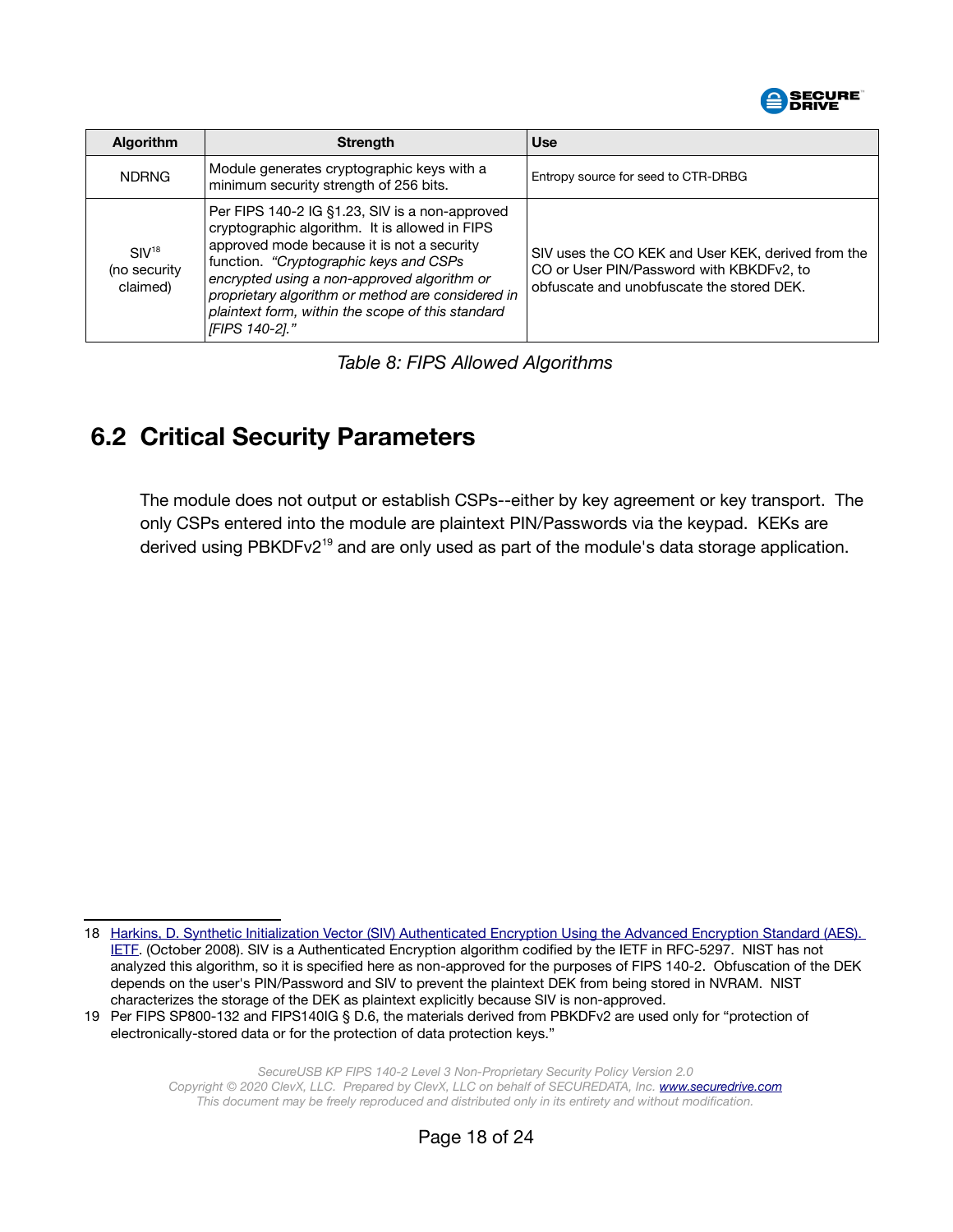

| <b>Parameter</b>                    | <b>Description</b>                                                                                    | <b>Source</b>                              | <b>Storage</b>                                | <b>Creation / Destruction</b>                                                            |
|-------------------------------------|-------------------------------------------------------------------------------------------------------|--------------------------------------------|-----------------------------------------------|------------------------------------------------------------------------------------------|
| CTR-DRBG<br>state<br>(seed, V, key) | Generating random<br>values for CSPs                                                                  | <b>NDRNG</b>                               |                                               | Created when DRBG is seeded which is every time the<br>module initializes                |
|                                     | 256 bit output<br>(full entropy)                                                                      | and<br>CTR-DRBG                            | <b>RAM</b>                                    | Destroyed on lock, connect, successful generation of<br>CSPs, power-off, and zeroization |
| User<br>PIN/Password                | Input to PBKDFv2 to<br>allow generation of the<br>User KEK<br>Keypad entry<br>Strength of 7-15 digits |                                            |                                               | Created by User                                                                          |
|                                     |                                                                                                       | <b>RAM</b>                                 | Destroyed on lock, unlock, timeout, power-off |                                                                                          |
| CO<br>PIN/Password                  | Input to PBKDFv2 to                                                                                   |                                            |                                               | Created by CO                                                                            |
|                                     | allow generation of the<br><b>CO KEK</b><br>Strength of 7-15 digits                                   | <b>Keypad Entry</b>                        | <b>RAM</b>                                    | Destroyed on lock, unlock, timeout, power-off                                            |
| User Salt                           | Input to PBKDFv2 to                                                                                   | CTR-DRBG                                   | <b>NVRAM</b>                                  | Created when User changes PIN/Password                                                   |
|                                     | generate key to<br>obfuscate DEK<br>128 bit value                                                     |                                            |                                               | Destroyed on PIN/Password change, zeroization                                            |
| CO Salt                             | Input to PBKDFv2 to                                                                                   |                                            | <b>NVRAM</b>                                  | Created when CO changes PIN/Password                                                     |
|                                     | generate key to<br>obfuscate DEK<br>128 bit value                                                     | <b>CTR-DRBG</b>                            |                                               | Destroyed on PIN/Password change, zeroization                                            |
| <b>XTS-AES</b><br><b>DEK</b>        | Encryption and<br>decryption                                                                          |                                            | <b>RAM</b>                                    | Created when first PIN/Password, either User or CO, is<br>set                            |
|                                     | of user data<br>XTS-AES 256 bit key                                                                   | CTR-DRBG                                   |                                               | Destroyed on lock, timeout, entering low-power mode,<br>power-off, and zeroization       |
| User KEK                            | Obfuscation and                                                                                       | User                                       |                                               | Created before obfuscating) or unobfuscating the DEK.                                    |
|                                     | unobfuscation of DEK<br>SIV AES 128 bit key                                                           | PIN/Password,<br>User Salt, and<br>PBKDFv2 | <b>RAM</b>                                    | Destroyed immediately after use                                                          |
| CO KEK                              | Obfuscation and                                                                                       | CO                                         | <b>RAM</b>                                    | Created before obfuscating or unobfuscating the DEK.                                     |
|                                     | unobfuscation of DEK<br>SIV AES 128 bit key                                                           | PIN/Password,<br>CO Salt, and<br>PBKDFv2   |                                               | Destroyed immediately after use                                                          |

*Table 9: Critical Security Parameters*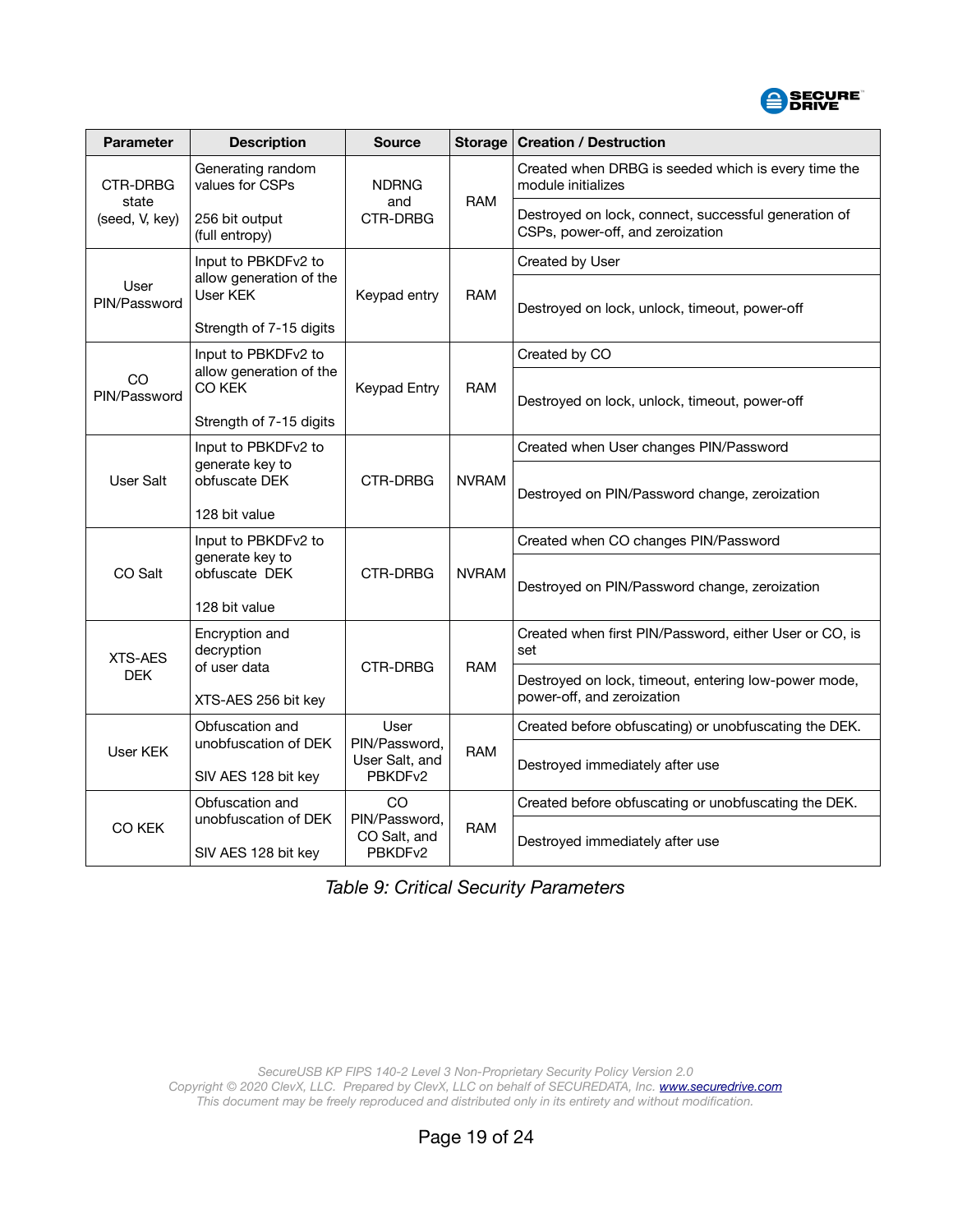

#### <span id="page-19-0"></span> **6.3 Zeroization of Critical Security Parameters**

Zeroization is the erasure of CSPs from volatile and non-volatile storage. The module initiates an erase cycle to zeroize CSPs stored in NVRAM. Copies of CSPs in RAM are erased by setting the memory to zeros. This process occurs when the module is factory reset or when the module detects a brute-force attack.

There are two kinds of brute-force attacks. Ten consecutive failed attempts to unlock the module as the User is the first type of brute-force attack and will zeroize the User CSPs. After this type of attack, the CO will be able to unlock the module, recover user data, and permit the setup of a new User PIN/Password. However, if there is no CO PIN/Password, the user data partition will be erased leaving the module in the factory reset state with an erased use data partition.

The second kind of brute-force attack is against the CO PIN/Password. Ten consecutive failed attempts to unlock the module as CO will zeroize all CSPs for both the CO and User rôles, including the DEK. The module will be left in the factory reset state with an erased user data partition.

#### **6.3.1 Zeroization via Factory Reset**

 A Factory Reset will erase all CSPs, settings, and user data from the module. After this operation, the operator must initialize the module per section [3.2](#page-11-0) to return it to a FIPS approved mode.

Starting with the module disconnected from a USB port,

- 1. Press and hold the **7** button. Press and release the **KEY** button. Release the **7** button. The red and green LEDs will alternate. If the LEDs do not illuminate, connect the module to a USB power source and charge the battery for at least one minute. Disconnect the module from USB and restart this procedure.
- 2. Enter the sequence **999**. The red and green LEDs will continue to alternate.
- 3. Press and hold the **7** button. Press and release the **KEY** button. Release the **7** button. If the procedure is correctly performed, the red and green LEDs will illuminate together while the module erases
- 4. On completion, the LEDs turn off.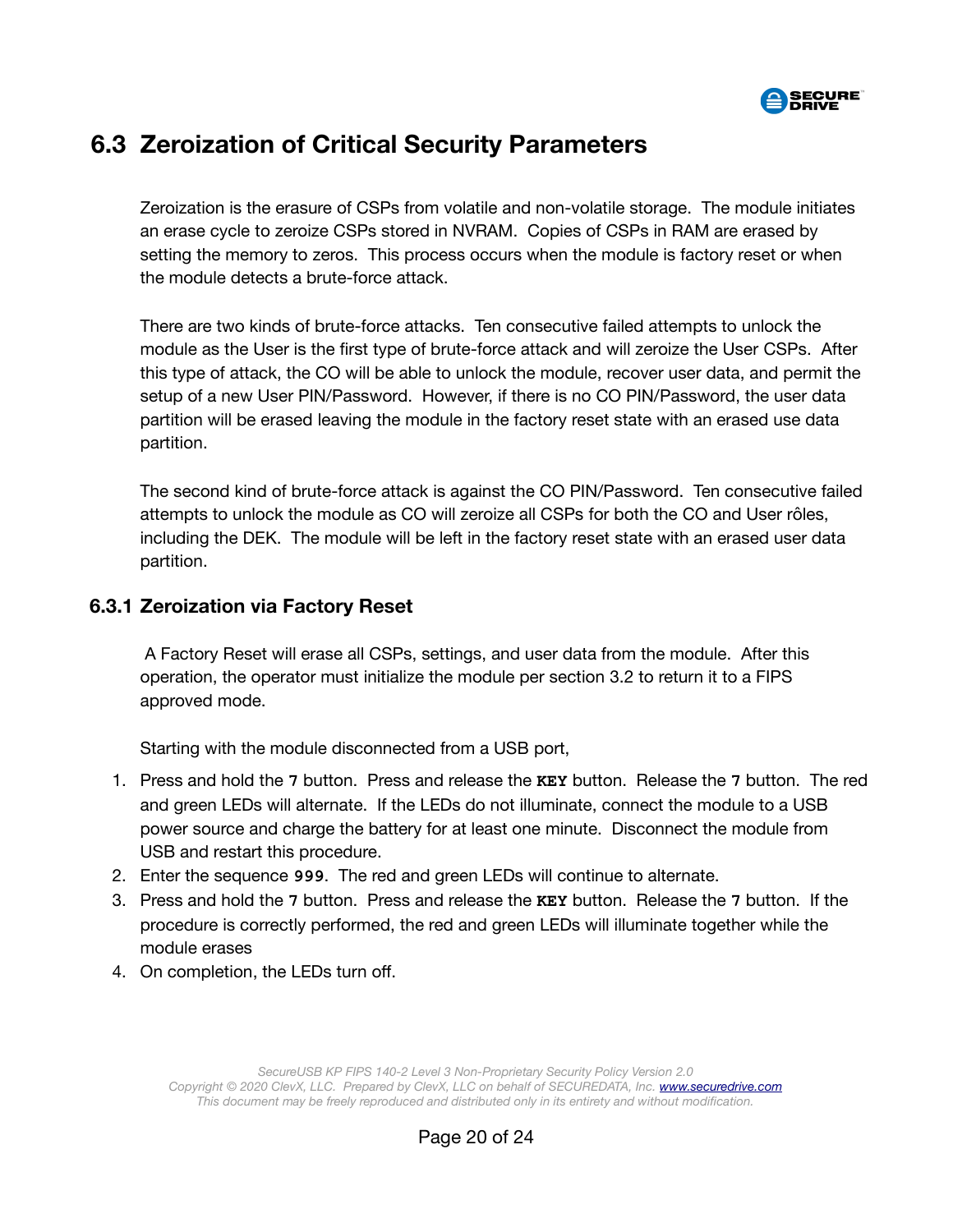

# <span id="page-20-0"></span> **7 EMI/EMC Regulatory Compliance**

This module conforms to the EMI/EMC requirements specified by Title 47 of the Code of Federal Regulations, Part 15, Subpart B, Unintentional Radiators, Digital Devices, Class B (i.e., for home use).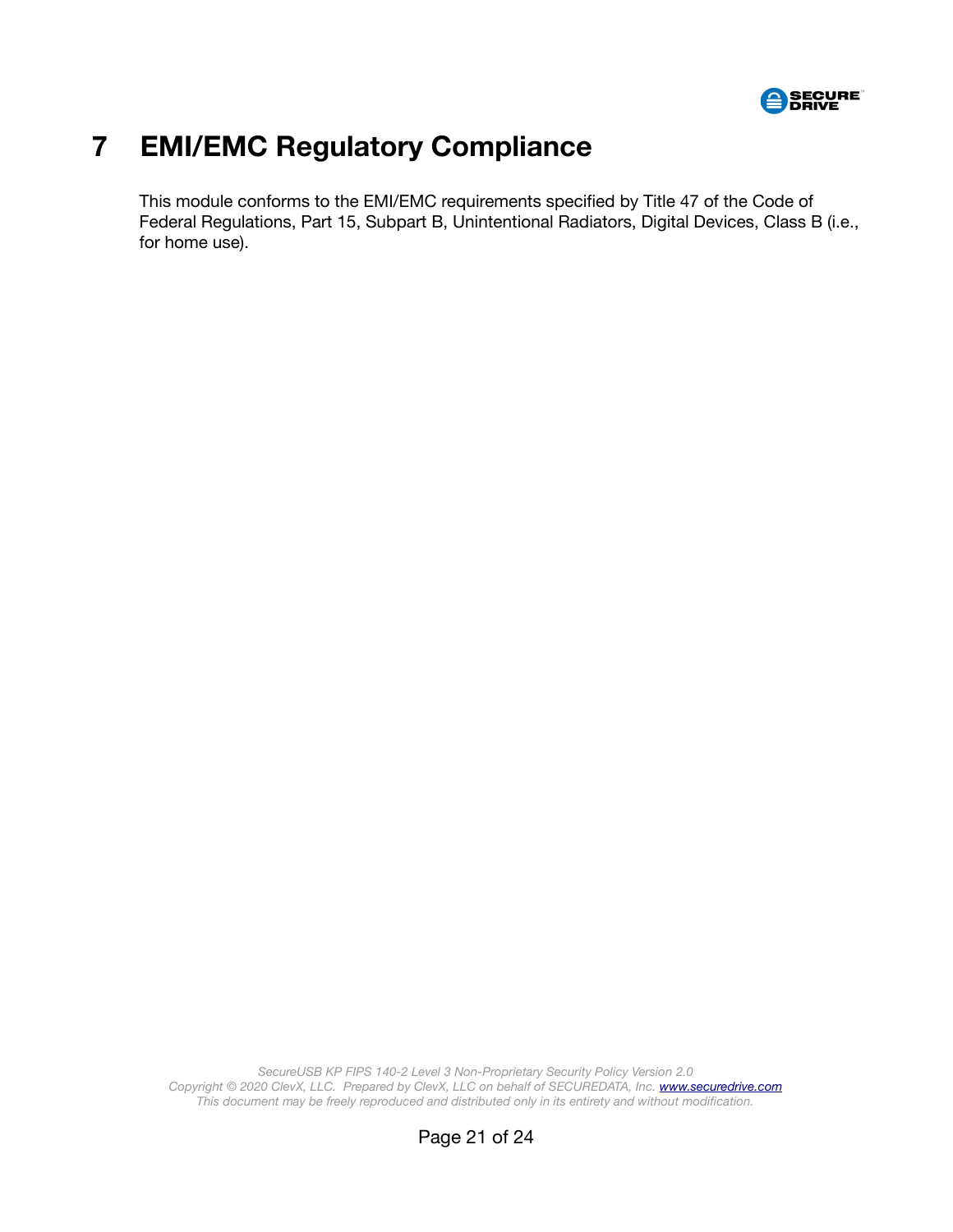

## <span id="page-21-0"></span> **8 Self-Tests**

When the module powers on, it performs a sequence of self-tests. If any of these tests fails, the drive will enter an error state. The module cannot perform any cryptographic services and is not usable in this state. The module also performs continuous self-tests. The only way to clear a module error state is to cycle the power. Self-tests are summarized in [Table 10](#page-21-1).

| <b>Test Category</b>  | <b>Test Name</b>                                                                                                      | <b>When Executed</b> | <b>Failure Indications</b>                                                                                                                        |
|-----------------------|-----------------------------------------------------------------------------------------------------------------------|----------------------|---------------------------------------------------------------------------------------------------------------------------------------------------|
| Firmware<br>Integrity | Firmware CRC-32                                                                                                       | Module power-on      | Module illuminates no LEDs and does not<br>respond to button presses.                                                                             |
|                       | Firmware CRC-16                                                                                                       | Module power-on      | Module fails to mount to host PC after<br>successful unlock and returns to locked state.                                                          |
| Known<br>Answer       | DRBG Cert. #C 78 KAT <sup>20</sup> s<br><b>CTR-DRBG</b> Instantiate<br><b>CTR-DRBG Generate</b>                       | Module power-on      | LEDs illuminate two times in circling pattern, red<br>then green then blue. Red LED illuminates,<br>fades out, and then red illuminates steadily. |
|                       | PBKDFv2 combined KATs <sup>21</sup><br>Derivation of Master Key (§5.4)<br>HMAC SHA-1 Cert. #C 78<br>SHA-1 Cert. #C 78 | Module power-on      | LEDs illuminate two times in circling pattern, red<br>then green then blue. Red LED illuminates,<br>fades out, and then red illuminates steadily. |
|                       | AES #C 78 KATs<br>AES ECB encrypt Cert. #C 78<br>AES ECB decrypt Cert. #C 78<br>AES CMAC Cert. #C 78                  | Module power-on      | LEDs illuminate two times in circling pattern, red<br>then green then blue. Red LED illuminates,<br>fades out, and then red illuminates steadily. |
|                       | XTS-AES Cert. #AES 5942 KATs<br>AES-XTS encrypt<br>AES-XTS decrypt                                                    | Module power-on      | Module fails to mount to host PC after<br>successful unlock. Module automatically locks<br>and illuminates red LED.                               |
| Conditional           | <b>NDRNG Conditional Test</b>                                                                                         | Use of NDRNG         | LEDs illuminate two times in circling pattern, red<br>then green then blue. Red LED illuminates,<br>fades out, and then red illuminates steadily. |
|                       | AES-XTS Cert. #AES 5942 Conditional<br>FIPS 140-2 IG A.9 AES-XTS Key<br><b>Generation Test</b>                        | Creation of DEK      | Module fails to mount to host PC after<br>successful unlock. Module automatically locks<br>and illuminates red LED.                               |

<span id="page-21-1"></span>*Table 10: Module Self-Tests*

<span id="page-21-2"></span><sup>20</sup> KATs are Health tests per section 11.3 of SP800-90A. The CRNGT per section 4.9.2 of FIPS 140-2 is not necessary per IG 9.8.

<span id="page-21-3"></span><sup>21</sup> A single KAT for HMAC incorporates the SHA test.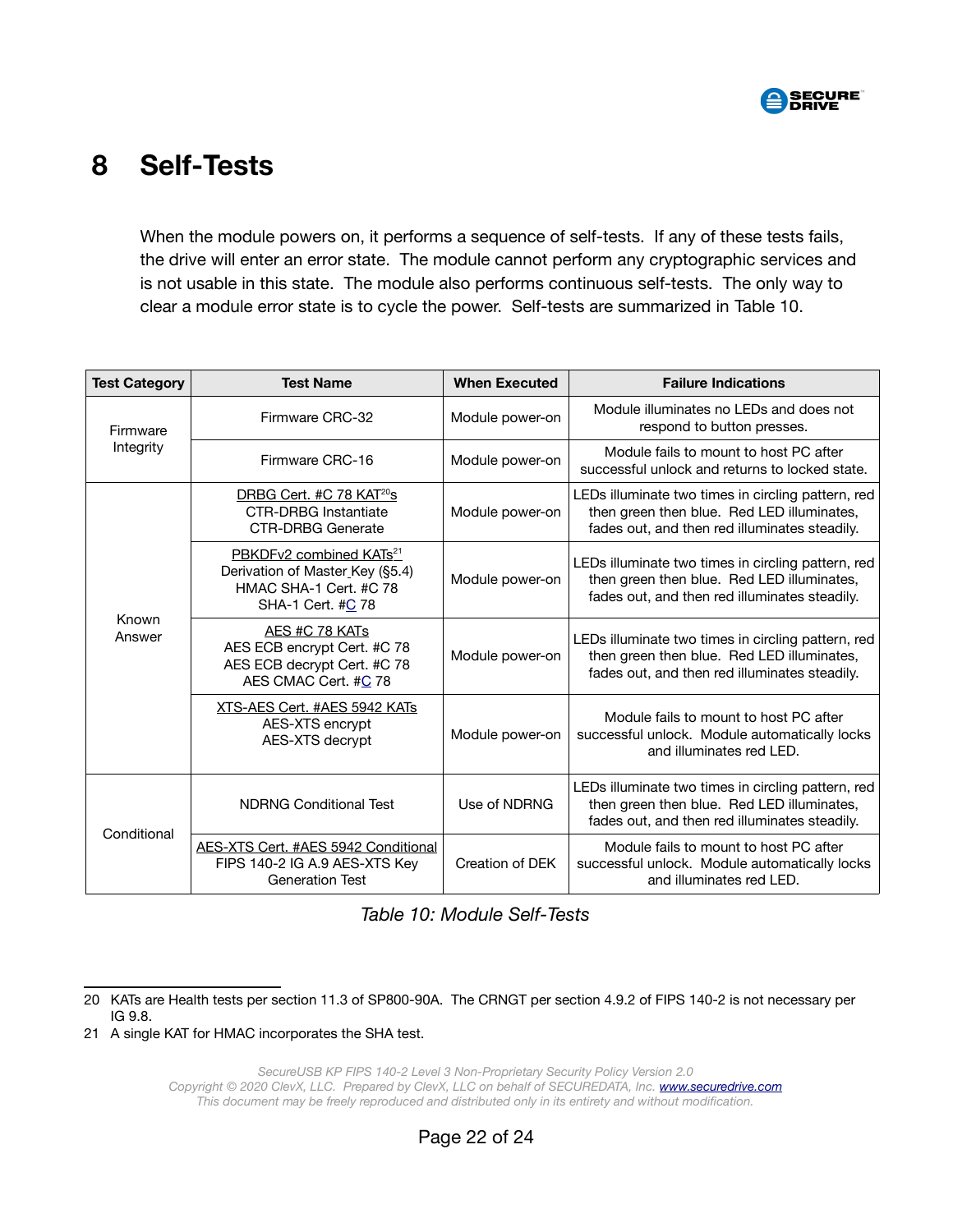

# <span id="page-22-0"></span> **9 Mitigation of Other Attacks**

The module has not been designed to mitigate attacks not addressed by the security requirements of FIPS 140-2.

## <span id="page-22-1"></span> **10 Glossary of Terms and Acronyms**

| <b>Term</b>  | <b>Definition</b>                                                 |  |  |
|--------------|-------------------------------------------------------------------|--|--|
| <b>AES</b>   | <b>Advanced Encryption Standard</b>                               |  |  |
| CO           | Cryptographic Officer                                             |  |  |
| CRC          | <b>Cyclic Redundancy Check</b>                                    |  |  |
| <b>CSP</b>   | <b>Critical Security Parameter</b>                                |  |  |
| CTR-DRBG     | Counter-Mode Deterministic Random Byte Generator                  |  |  |
| <b>DEK</b>   | Data Encryption Key                                               |  |  |
| <b>DRBG</b>  | Deterministic Random Byte Generator                               |  |  |
| <b>ECB</b>   | Electronic Code Book                                              |  |  |
| <b>EMC</b>   | Electromagnetic Compatibility                                     |  |  |
| <b>EMI</b>   | Electromagnetic Interference                                      |  |  |
| <b>FIPS</b>  | Federal Information Processing Protocol                           |  |  |
| <b>HMAC</b>  | Keyed-Hash Message Authentication Code                            |  |  |
| KAT          | Known Answer Test                                                 |  |  |
| <b>KEK</b>   | Key Encryption Key                                                |  |  |
| LED          | <b>Light Emitting Diode</b>                                       |  |  |
| <b>NDRNG</b> | Non-deterministic Random Number Generator; module entropy source  |  |  |
| <b>NIST</b>  | National Institute of Standards and Technology                    |  |  |
| <b>NVRAM</b> | Non-volatile Random Access Memory                                 |  |  |
| PBKDFv2      | Password Based Key Derivation Algorithm Version 2                 |  |  |
| PIN          | Personal Identification Number; synonym for password              |  |  |
| <b>RAM</b>   | Random Access Memory                                              |  |  |
| Salt         | Random value used to improve security of cryptographic algorithms |  |  |
| <b>SATA</b>  | Serial AT Attachment                                              |  |  |
| SHA-1        | Secure Hash Algorithm 1                                           |  |  |
| <b>SHS</b>   | Secure Hash Standard                                              |  |  |

*SecureUSB KP FIPS 140-2 Level 3 Non-Proprietary Security Policy Version 2.0 Copyright © 2020 ClevX, LLC. Prepared by ClevX, LLC on behalf of SECUREDATA, Inc. [www.securedrive.com](https://www.securedrive.com/) This document may be freely reproduced and distributed only in its entirety and without modification.*